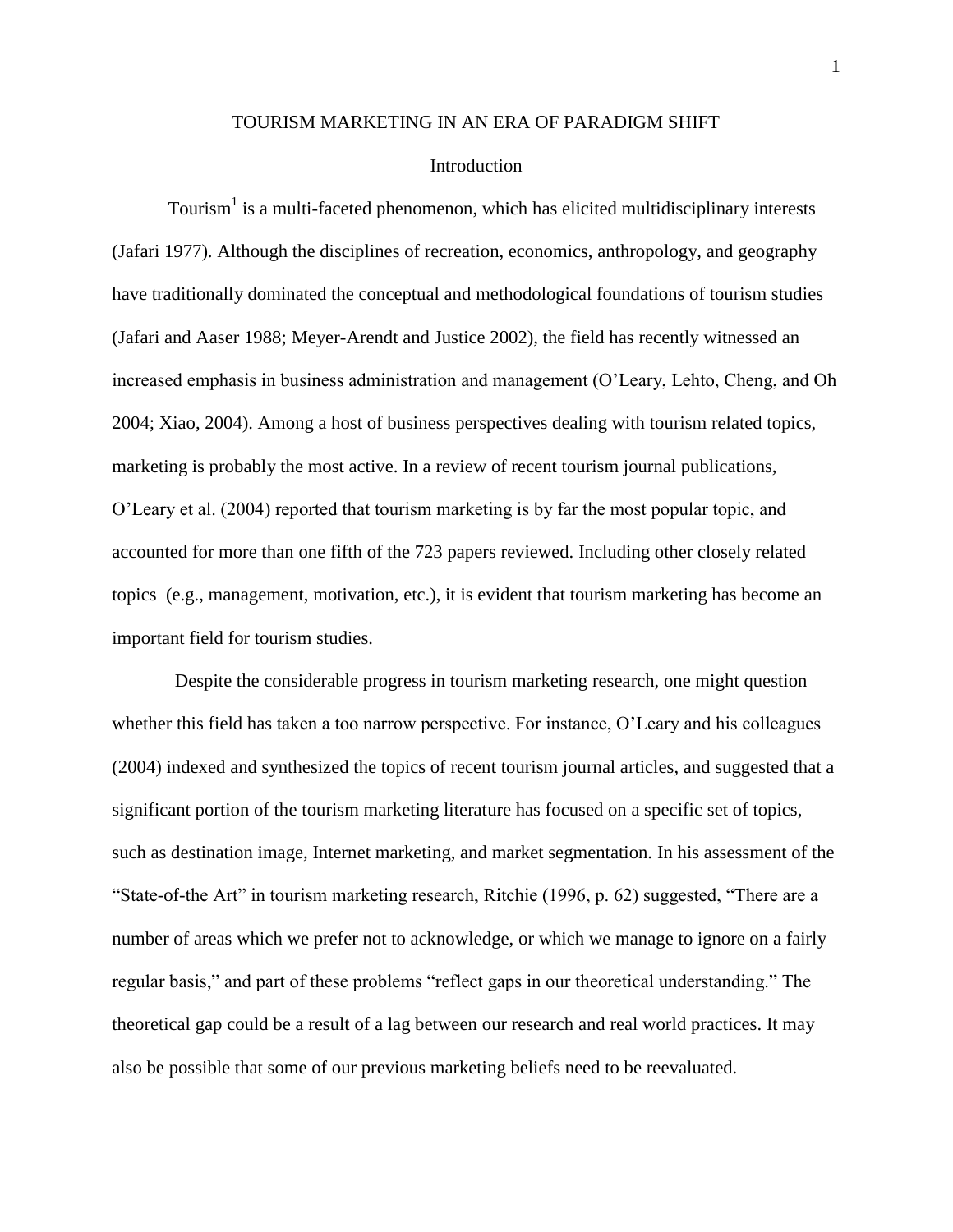Concurrent with the growth of tourism marketing is the flourishing development of general marketing theories. Beyond technical issues, marketing scholars have critically analyzed traditional marketing premises (Webster 1992), the justification of marketing's existence as a field (Day and Montgomery 1999), and the future of marketing in a new economic and technical environment (Lehmann and Jocz 1997). Some scholars even criticized that "marketing as it is taught and researched today is a relic of the 1960s, patched up with decorations such as services, relationships and e-business" (Gummersson 2002, p. 585), and it is therefore imperative to "reinvent marketing theory to fit the present and the future" (Gummesson 2004, p. 21). A similar plea (though less radical) for reevaluating the marketing conceptualization has also been voiced by other researchers (Berthon and Hulbert 2003; Gronroos 1994; Vargo and Lusch 2004a). It has been suggested that "a paradigm shift for marketing may not be far over the horizon" (Achrol and Kotler 1999, p. 162).

The theoretical exploration by marketing scholars suggests that tourism marketing literature may lack in current relevance. Moreover, it would seem relevant to examine how the evolving theoretical development related to marketing could affect tourism operations, research and education. Thus, the purpose of this paper is threefold:

- 1. To synthesize the ongoing paradigm discussion among marketing scholars and highlight its relevance to the field of tourism marketing,
- 2. To overview the extant tourism marketing literature and identify similar points of view related to new<sup>2</sup> marketing perspectives, and
- 3. To discuss the implications of a potential paradigm shift for the field of tourism marketing.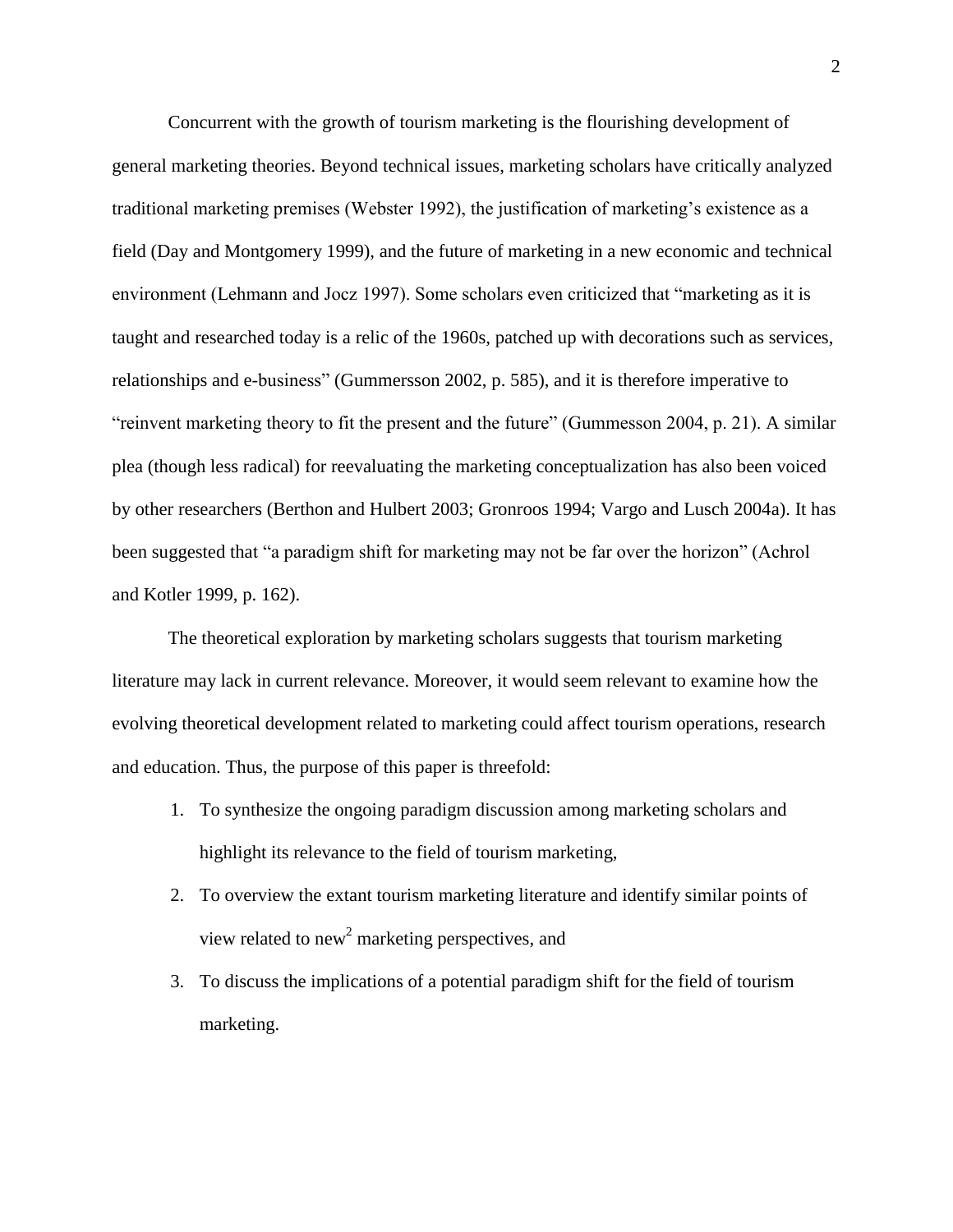To conduct an exhaustive review is not the intent of the current study. Rather, consistent with Ritchie (1996), the current study adopts an "analytical approach." Specifically, we target a selected, but representative body of literature in both the marketing and tourism fields, and focus on the direction of theoretical development, and challenges that the field of tourism marketing is facing. In most cases, "overview" rather than "review", and "envisioning" rather than "forecasting" better describes the present task. The discussion is hence more or less exploratory and subjective in nature. It is believed that the potential contribution of this paper is to synthesize different views on the future direction of (tourism) marketing and invite more attention to these conceptual issues. If the process of identifying the future (tourism) marketing paradigm is analogous to solving a huge jigsaw puzzle, then the value of this paper is in picking and presenting several important pieces together, which might provide better direction for our future.

### The Marketing Paradigm Discussion

While the term "paradigm" has been around for a long time, the wide acceptance and usage of the concept in the marketing literature is mainly fueled by Kuhn's (1962) seminal work *The Structure of Scientific Revolutions* (Deshpande 1983). The Kuhnian definitions of "paradigm" generally refer to three postulates: "paradigms as a complete view of reality or way of seeing, as relating to the social organization of science in terms of different schools of thought, and as relating to the specific use of instruments in the process of scientific puzzle solving" (Arndt 1985, p. 15). Most scholars, including authors of this paper, use the term in the first sense. In the following discussion, the words "paradigm" and "worldview" are used interchangeably.

According to Kuhn, science progresses through revolutions, during which paradigm shifts can take place. The Kuhnian view holds that one paradigm prevails in a scientific discipline during a certain period, and provides philosophical foundations and ontological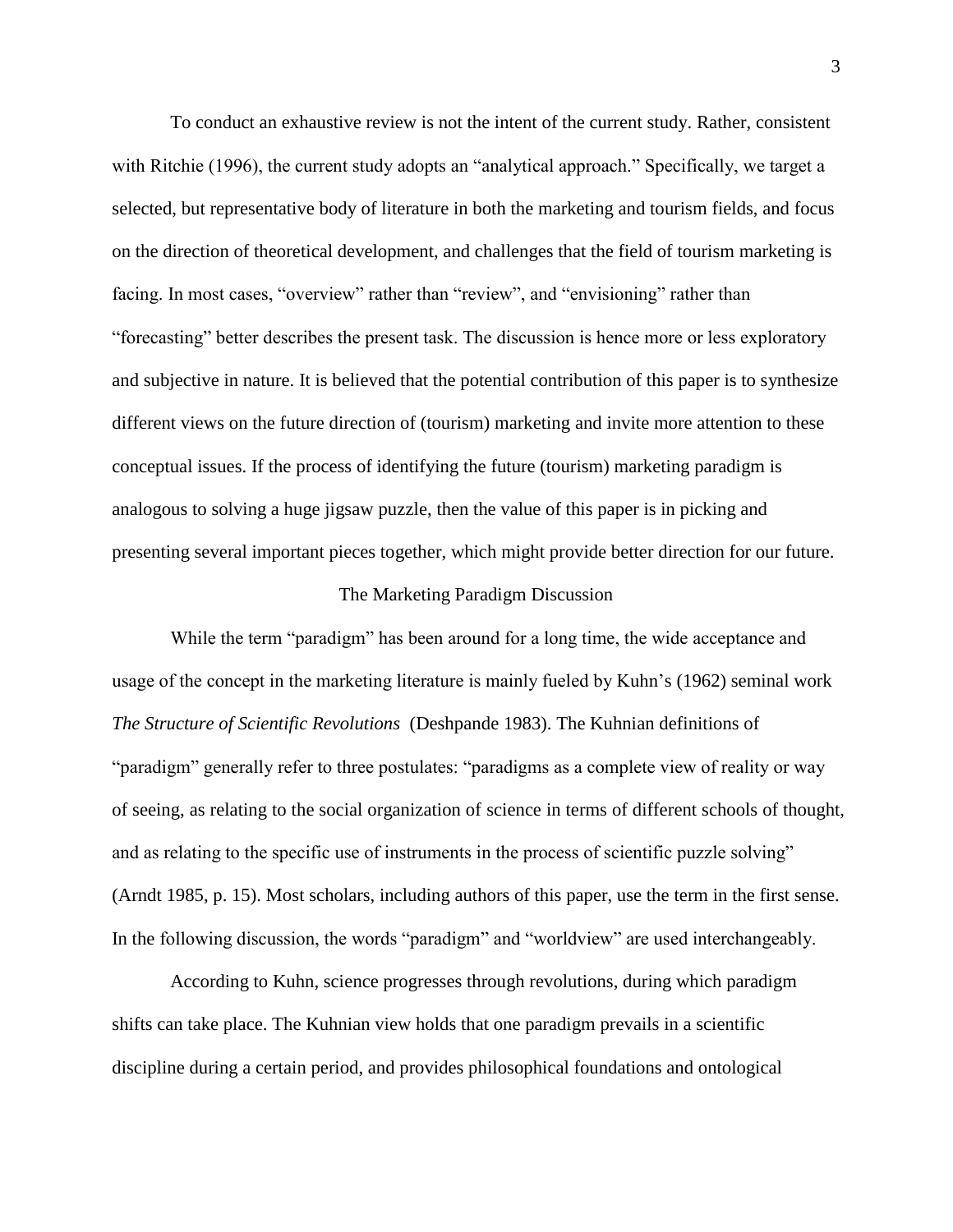frameworks to scientists pursuing this paradigm. As time passes, anomalies arise for which the established paradigm fails to provide adequate answers. A new paradigm may hence emerge, which challenges the old paradigm and results in a paradigm shift (Anderson 1983; Arndt 1985). Simply put, a "paradigm shift" is about the change of our fundamental assumptions about the world.

The claim of the advent of a new paradigm is not new to the marketing field. Normally, assertions of the emergence of a new paradigm are made whenever a new marketing perspective appears. Thus, the past two decades have seen several paradigm debates parallel to the emergence of relationship marketing (Gronroos 1994; Sheth and Parvatiyar 1995), network marketing (Achrol 1991; Achrol and Kotler 1999), real-time marketing (Oliver, Rust, and Varki 1998), customer-centric marketing (Sheth, Sisodia, and Sharma 2000), the service-centered logic (Vargo and Lusch 2004a), and so on.

The latest paradigm debate in marketing was ignited by dissatisfaction with the dominant goods-centered, transaction-based marketing model, and the concern that academic thinking lags behind real-world development (Lusch and Vargo 2006). Although scholars involved in this debate may take the risk of being academically imprudent and theoretically superficial, or even fragmentizing or oversimplifying marketing studies (Vargo and Lush 2004a), such efforts are considered healthy to the growth of a discipline (Brown, 2004). Granted, sometimes the term "paradigm" has been misinterpreted and misused in these debates. However, to be true to what has been used, this paper employs the term "paradigm" when necessary, rather than nitpicking the semantic nuance.

Three proposed paradigms will be reviewed in this paper. They were chosen based on three criteria: the operationalized understanding of the term "paradigm", the impact the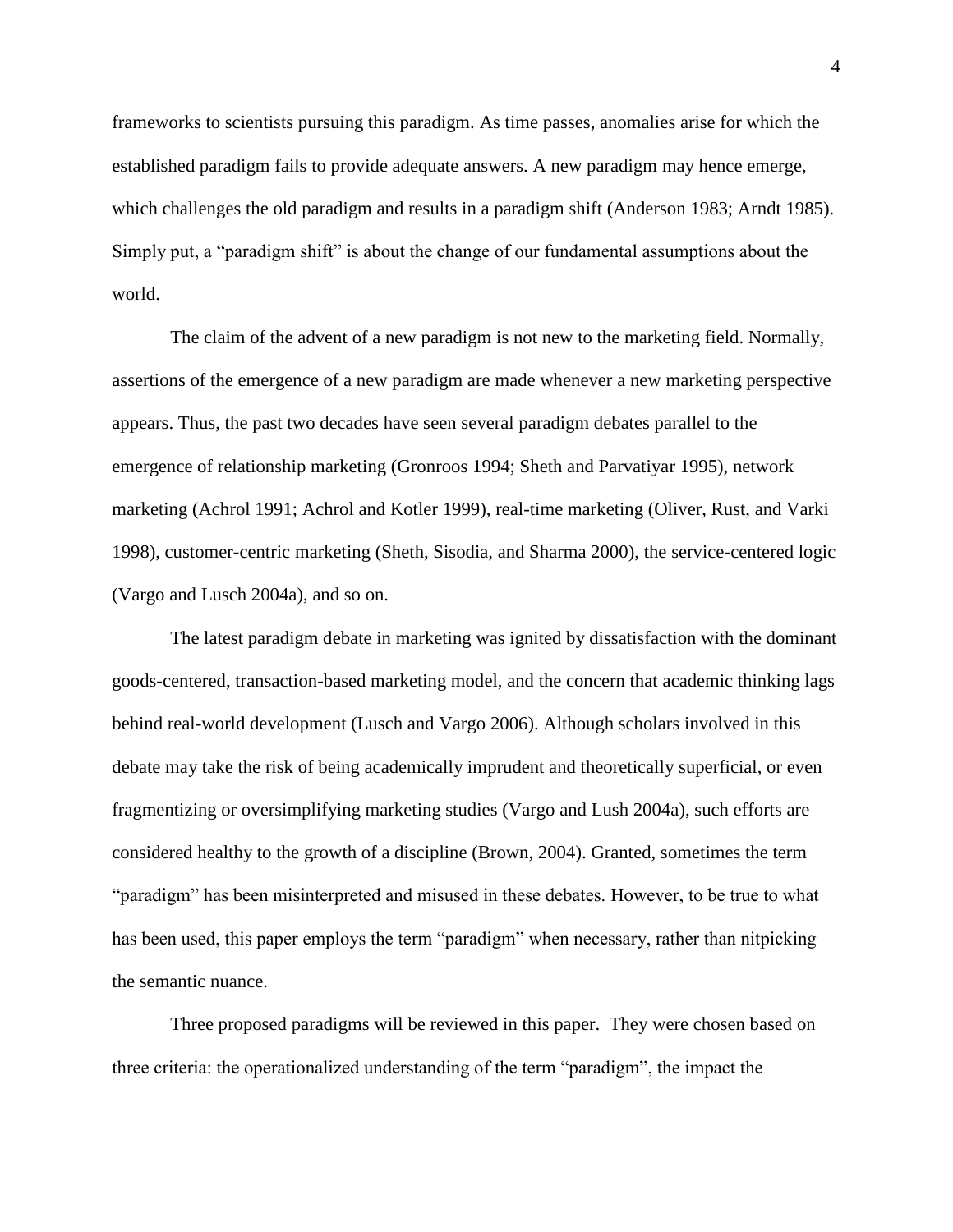perspectives have made, and their potential relevance to tourism. It seems that in the context of marketing research, "paradigm" may be operationalized as the inherent logic and philosophy behind marketers' behavior, the role they assume and the relationship with which marketers associate themselves with other entities. Based on these criteria, the three perspectives reviewed in this study are: the relationship orientation, the network approach, and the service-dominant (S-D) logic.

# *The Relationship Paradigm – A New Orientation*

The core of marketing is "an exchange process where value is given and received" (Day 2000, p. 24), between two or more parties. Along the continuum of such relationships, there are "transactional exchanges" at one end, and "collaborative exchanges" at the other (Day 2000). The former refers to "one-shot" types of exchanges, featuring a "distinct beginning, short duration, and sharp ending by performance" (Dwyer, Schurr, and Oh 1987, p. 13). Both buyers and sellers consider the process as a "zero-sum game" or "negative-sum game", in which "the positive outcomes to one party are directly and equally matched by negative outcomes to the other as a result of their joint choice from interaction" (Rahim 1992, p. 18).

The latter (collaborative exchanges) is characterized by "very close information, social, and process linkages, and mutual commitments made in expectation of long-run benefits" (Day  $2000$ , p. 24). In these exchanges, buyers and sellers tend to consider the process as a "positivesum game," where "win-win situation" is likely to be achieved by trust and cooperation. Solidifying relationships becomes an equally, if not more important objective than profit generation. To some researchers, this relationship continuum can be extended further to its logic extreme, where both buyers and sellers become internalized within one fully integrated hierarchical firm (Webster 1992).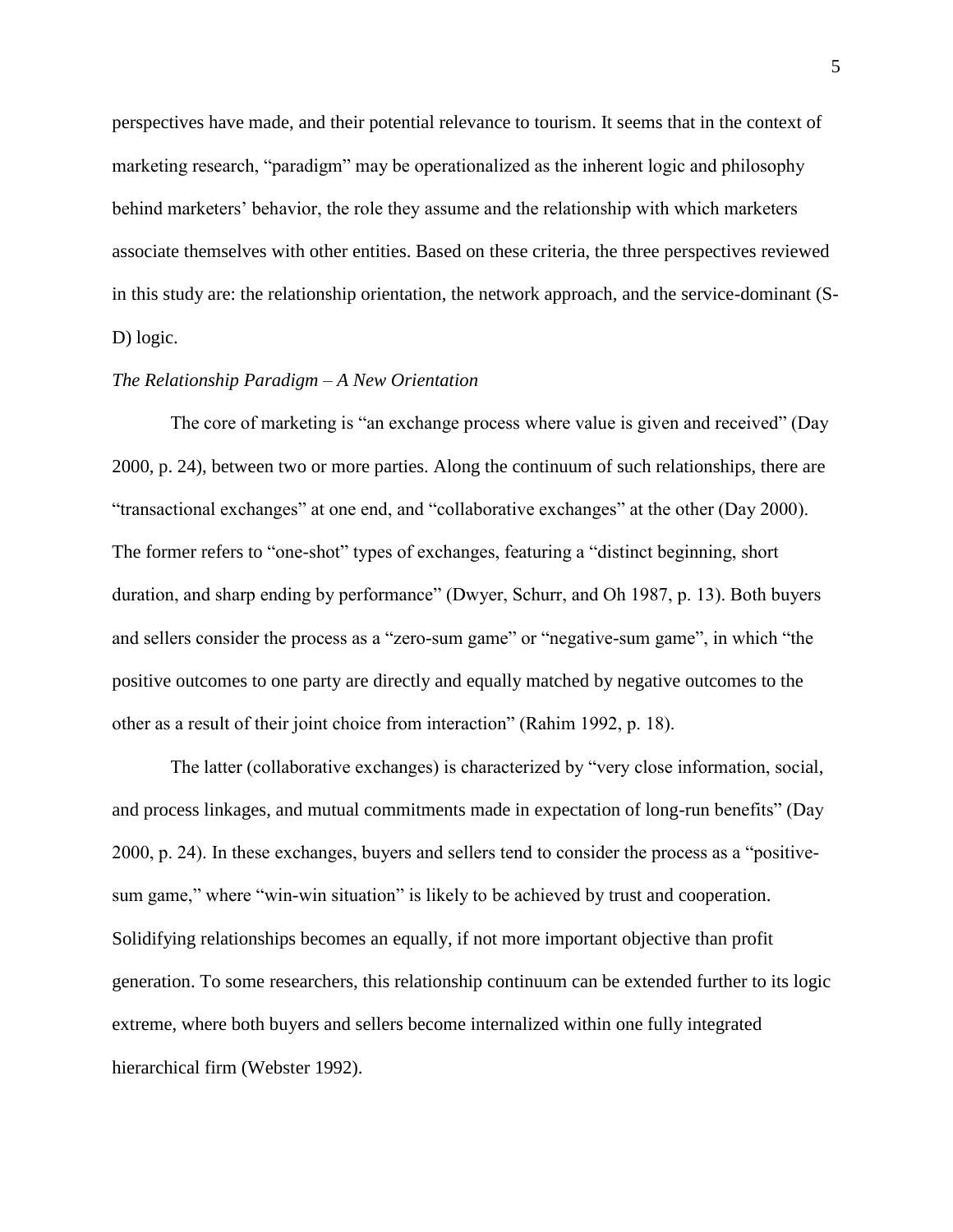Traditional marketing thoughts have primarily focused on discrete transactional exchanges with anonymous customers (Ganesan 1994; Morgan and Hunt 1994). As a result, acquiring new customers rather than retaining existing customers, and increasing sales rather than enhancing relationships were the leading priorities of marketers (Berry 1995). Later, marketers realized that securing existing customers' loyalty (Reichheld 1996) and their lifetime value (Bolton 1998) could be strategically favorable and financially rewarding. To nurture successful relational exchanges thus became their priority (Day 2000; Morgan and Hunt 1994). From a customer's perspective, relational engagement can effectively reduce choices and facilitate decision-making (Sheth and Parvatiyar 1995). The development of information technology and the rebirth of direct marketing also enable and necessitate a more interactive dialogue and direct interface between producers and customers (Palmer 1996; Sheth and Parvatiyar 1995). These issues have catalyzed the acceptance of "relationship marketing" (RM), or "customer relationship management" (CRM).

Berry  $(1983)$  first coined the term "relationship marketing," and defined it as "attracting, maintaining and — in multi-service organizations— enhancing customer relationships" (p. 25). The concept soon expanded from its original service marketer-customer relationship boundary, to incorporate "a plethora of marketing relationships" (Bendapudi and Berry 1997, p. 15). In a broad sense, Morgan and Hunt (1994) identified ten forms of relational exchanges, which "involve suppliers, lateral organizations, customers, or one's own employees or business units" (p. 34). To endorse its importance, the American Marketing Association (AMA) has incorporated the concept of RM in its recently revised definition of marketing.<sup>3</sup>

Two "axioms" of the transaction marketing paradigm are challenged by RM proponents. One is "the belief that competition and self-interest are the drivers of value creation" (Sheth and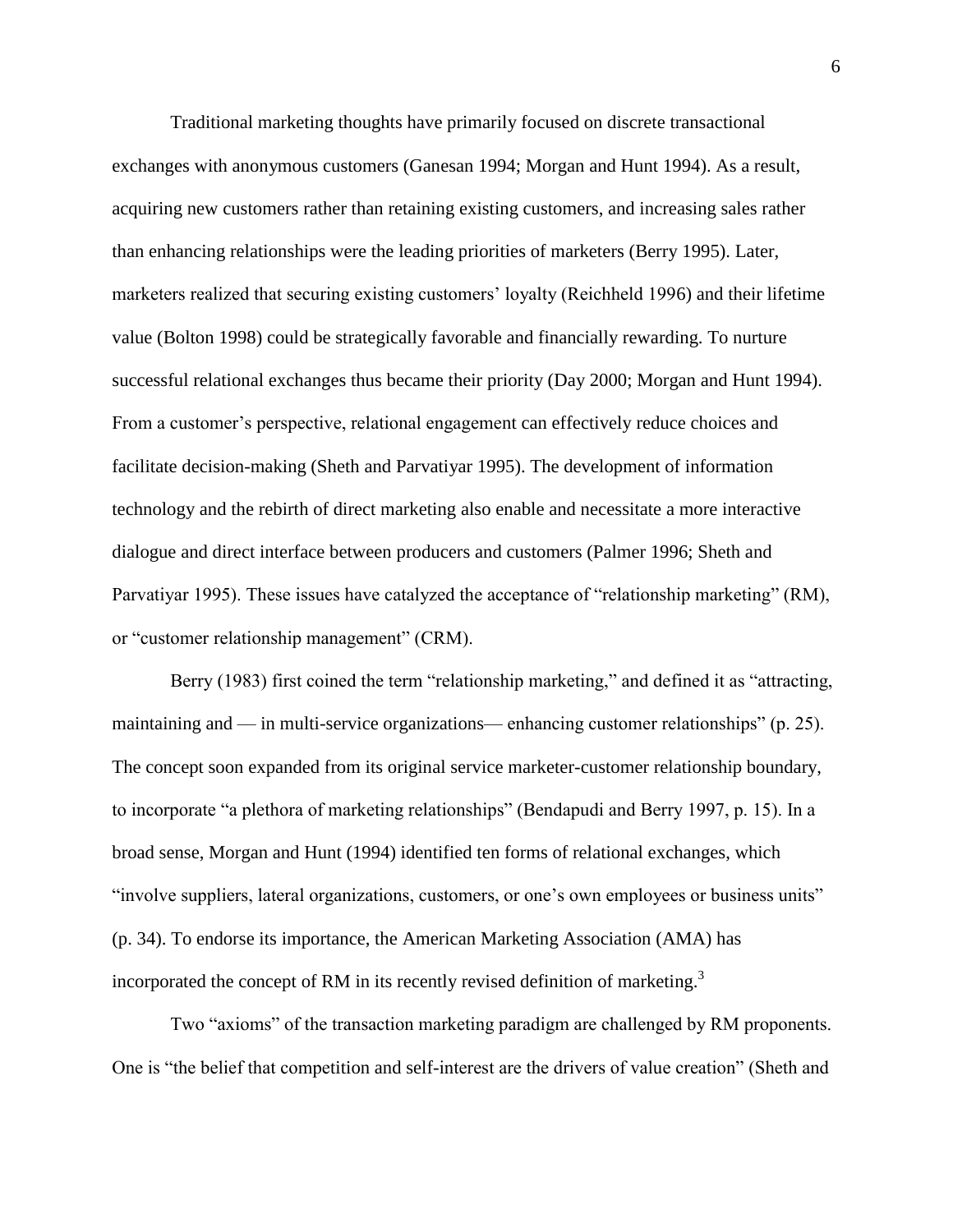Parvatiyar 1995, p. 399). That is, self-interests of different parties can be optimized and constrained by competition, conflicts, and mutual compromise in transactions. Alternatively, relationship marketers believe that value creation is facilitated by mutual trust and commitment, suggesting that cooperation leads to better performance and competitive advantage (Morgan and Hunt, 1994).

The other axiom is "the belief that independence of choice among marketing actors creates a more efficient system for creating and distributing marketing value‖ (Sheth and Parvatiyar 1995, p. 399). That is, marketing actors should avoid obligation from each other to retain freedom and flexibility in transactional decisions. However, transaction cost theorists argue that such freedom and independence are achieved at a higher transaction cost (Williamson 1975). Relationship marketers hence claim that interdependencies, as opposed to independence, will engender reduced costs and improved quality. A result of this "interdependency" is the blurring role of different marketing actors (buyers and sellers become partners), and the blurring of the temporal and spatial boundary between producers and consumers (customers and producers become co-marketers) (Sheth and Parvatiyar 1995).

Simply put, the traditional transaction-based marketing view is grounded on the principles of "value distribution" and "outcomes of exchange," while the RM paradigm highlights "value creation" and the "process of relationship engagement" (Sheth and Parvatiyar 1995). The latter is argued to be superior to the former because in a postindustrial economy, committed, long-term relationships can bring financial and competitive advantage (Day 2000). Critics of RM argue that solely building relationships is not the panacea (Palmer 1996; Reinartz and Kumar 2000). Under certain circumstances, being transaction-oriented or even outsourcing customers (Sheth et al. 2000) may serve the best interests of both consumers and suppliers. This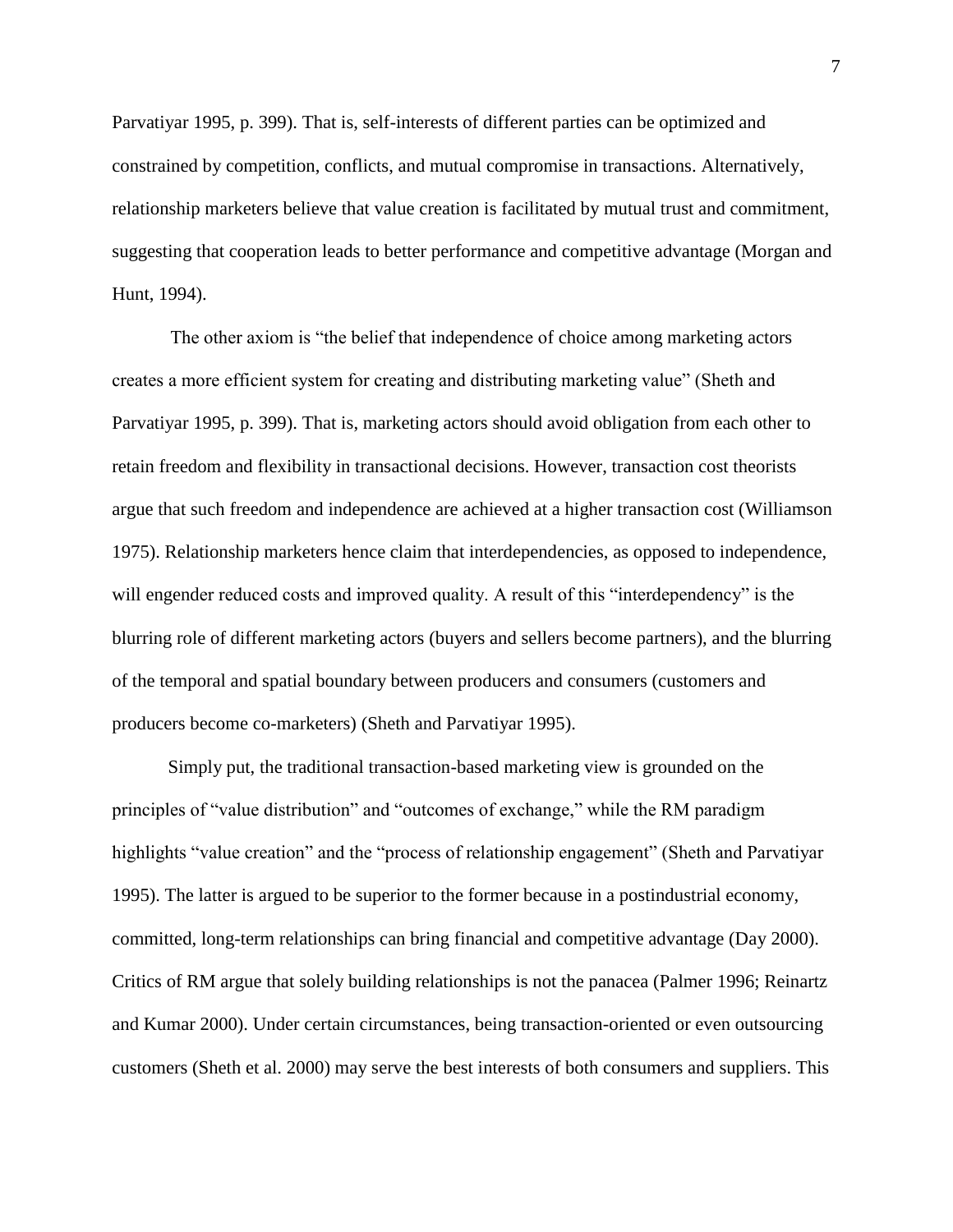seems to support Day's (2000) view that marketers may consider the relationships underlying exchanges as a continuum, rather than a transaction-relationship dichotomy. Thus, the traditional transactional exchanges are not necessarily "wrong," as it is more likely to be a special case of various relationship orientations. In other words, the relationship paradigm incorporates, rather than invalidates the traditional view.

## *The Network Paradigm – New Roles of Marketing*

It has been argued that RM is only a portion of the "network paradigm," where the ubiquitous competition among business units is estimated to be replaced by competition between networks of firms (Morgan and Hunt 1994). Marketing has been suggested to serve as the integrator and coordinator of networked organizations (Achrol and Kotler 1999).

According to the traditional microeconomic paradigm, transactions are the bond connecting one firm with its consumers and other firms. In the industrial economy, the giant, hierarchical, integrated corporations relied on their marketing department to fulfill the "analysis", "planning", "organizing", and "control" functions (Kotler 1972) to minimize transaction cost and maximize economic efficiency. In essence, marketing's job is to find buyers for sellers, to enable a set of independent transactions.

In a postindustrial environment characterized by high diversity, knowledge richness, and turbulence (Achrol 1991), "maximizing organizational learning and adaptive flexibility rather than economizing transaction costs becomes the critical organizing imperative" (Achrol and Kotler 1999, p. 147). The large, bureaucratic, hierarchical organization structure is thus found to be inefficient in market sensing, knowledge creating, change responding, and environment adapting. Globally integrated business networks appear to be a better alternative (Pethokoukis, 2006).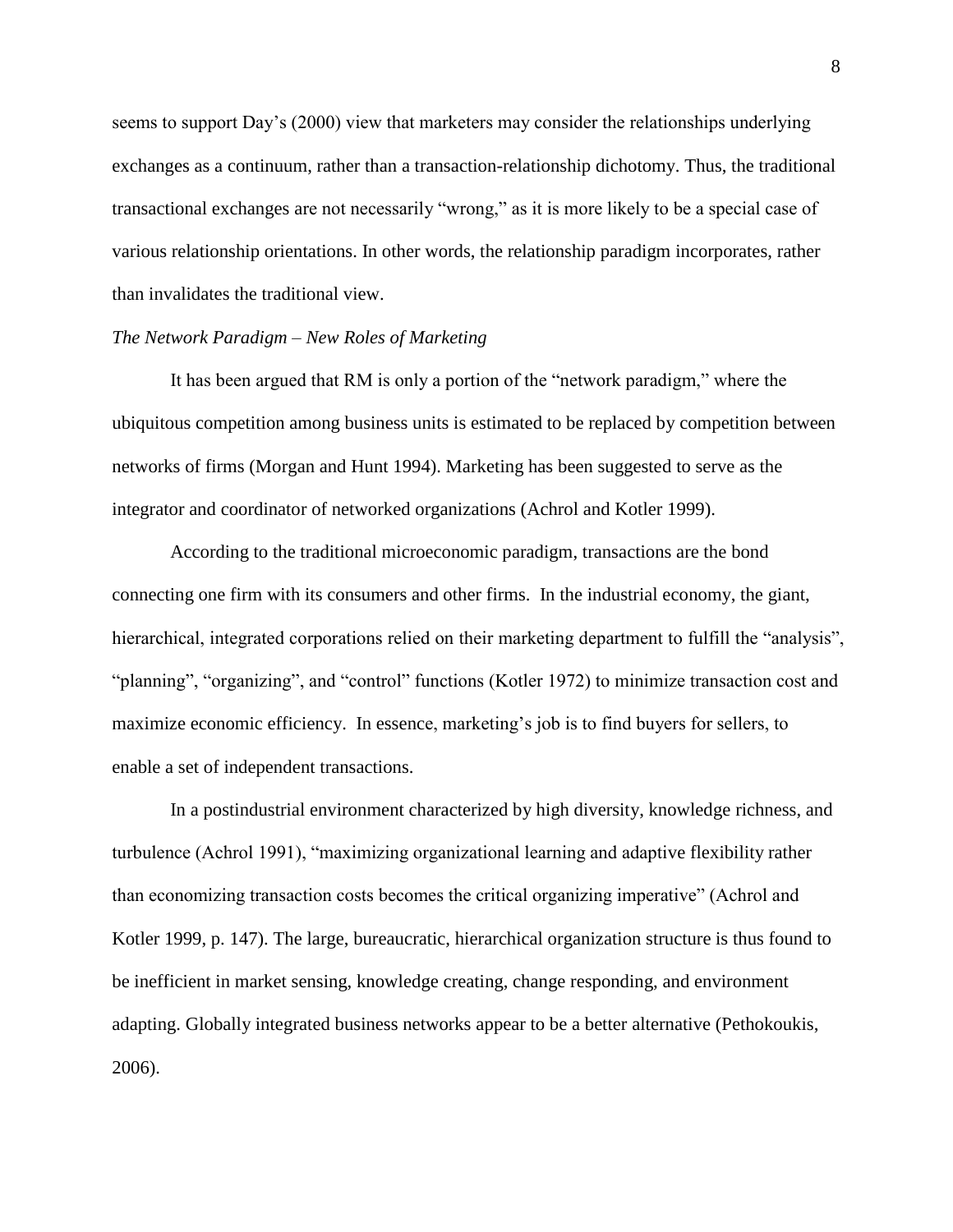Networks refer to "the complex, multifaceted organization structures that result from multiple strategic alliances, usually combined with other forms of organization including divisions, subsidiaries, and value-added resellers" (Webster 1992, p. 8). The network paradigm, contrary to the microeconomic view, assumes that simple is best. Thus, companies should commit most of their resources to their core competence, while outsourcing the rest of their functions to specialized entities. Within network and quasi-network organizations (such as partnerships and alliances), the role of marketing is changed at the corporate, business (or strategic business units), and functional (or operating) levels. At the corporate level, marketing needs to undertake a new role of designing and negotiating the firm's relationship with vendors and technology partners (Webster 1992). At the business level, the additional responsibility of marketing is to decide whether to outsource, partner, or internally perform certain marketing functions (Webster 1992). At the functional level, a new task for marketing is to become a procustomer champion and maintaining long-term relationships with customers and organizations (Webster 1992).

More fundamentally, network marketing theorists have overturned the traditional role assigned to marketing and marketers. Although early marketers typically played a neutral role between manufacturers and customers (as middlemen), they have been stereotypically considered to ally with producers from the consumer's perspective. As a result, it was acknowledged that "'selling' activity rather than 'buying' activity is closer to the core meaning of marketing" (Kotler 1972, p. 49). Later, businesses started to have in-house marketing staff, and marketing hence transitioned "from seller of a firm's outputs to key player in shaping a firm's products, technologies, marketing policies, and strategic direction" (Achrol and Kotler 1999, p. 146).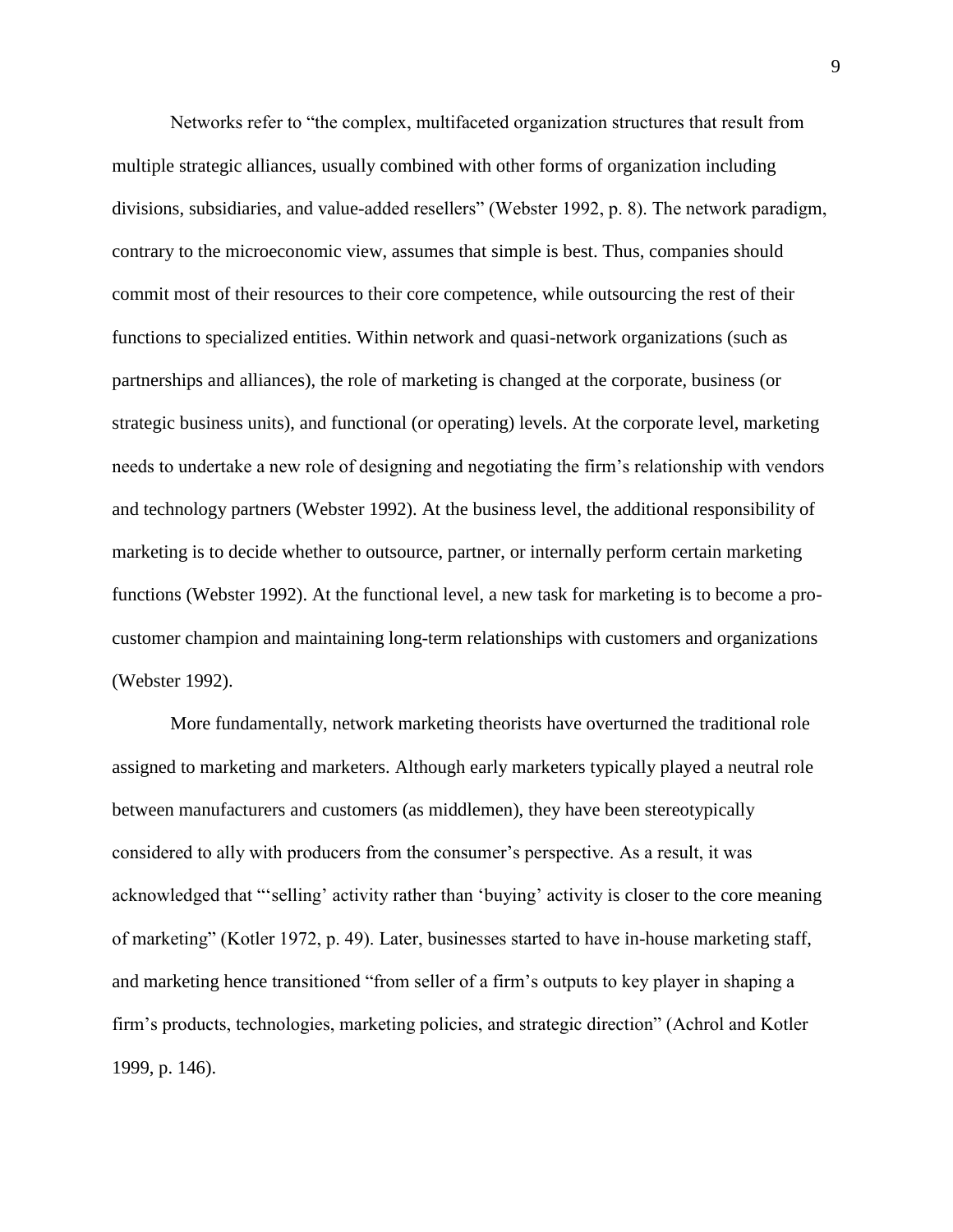Recent technological developments and the network economy give marketers an opportunity to reposition in order to get closer to their customers. As Achrol and Kotler (1999) suggested, now is the time for marketing to shift "from being an agent of the seller to being an agent of the buyer, from being a marketer of goods and services to being a customer consultant and manager of his or her saleable consumption assets" (p. 146).

This is exemplified by the changing role of intermediaries in electronic marketplaces (Giaglis, Klein, and O'Keefe 2002). As customers are gradually more empowered owing to lowered information search costs, diminishing information asymmetry, increasing cost transparency, and the change from a "one-to-many" to "many-to-many" communication model (Varadarajan and Yadav 2002), traditional intermediaries are facing the options of either being replaced (disintermediation), self-repositioning (reintermediation), or becoming electronicalized (cybermediation) (Giaglis et al. 2002). In the later two scenarios, many intermediaries are switching their role from solely serving companies (selling products to consumers on behalf of the producers), to serving customers (seeking the best option for customers from a number of offerings).

# *The Service-Dominant Paradigm – A New Logic*

Having observed a variety of disparate research streams, Vargo and Lusch (2004a) contended that the convergence of multiple new ideas is possible, which may symbolize the advent of a new era of marketing. At the center of their argument is a change of the dominant logic of marketing from exchanges of goods to service provision. Specifically, this new logic focuses on intangible rather than tangible resources, co-creation of value rather than embedded value, and relationships rather than transactions.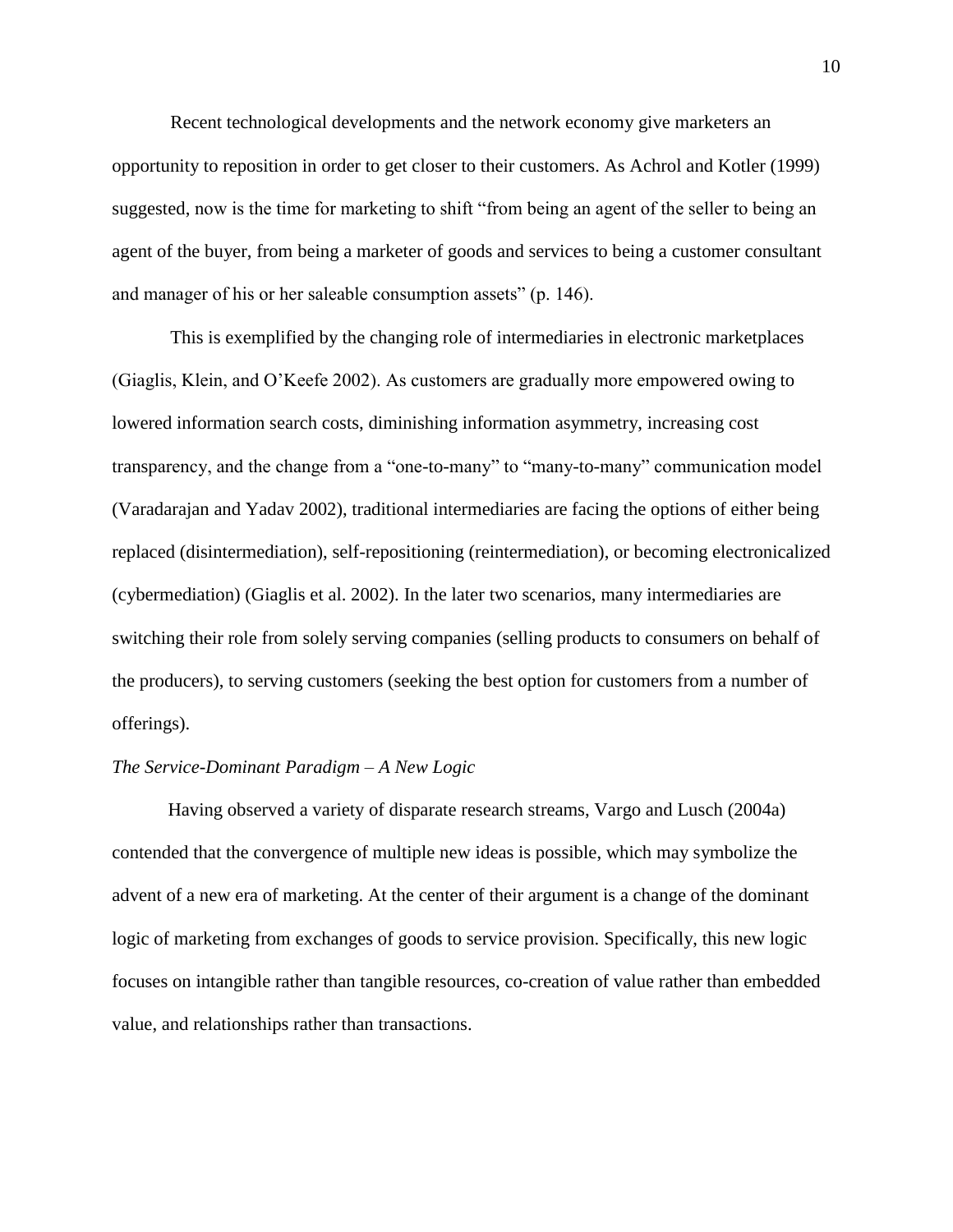According to Vargo and Lusch (2004a), a shift of the dominant logic is the result of a changed understanding of resources and value. In their taxonomy, resources can be divided into two categories: operand and operant resources. The former refer to "resources on which an operation or action is performed to produce an effect," while the latter are "resources that produce effects‖ (Vargo and Lusch, 2004a, p. 2). Loosely speaking, operand resources are physical, while operant resources are typically "human", "organizational", "informational", and "relational" (Hunt 2004, p. 22).

In a "matter economy" where physical materials (tangibles) are the source of competitive advantage (Berthon and Hulbert 2003), goods are the primary unit of exchange and the ultimate gauge of value. Operand resources (e.g., land, minerals, even customers) are the synonym of wealth and owning them represents economic success. Value is embedded in tangible goods and is determined by their producer. The exchange between different parties focuses on the transaction of operand resources, and goods are valuable only in terms of the "value-inexchange" (Vargo and Lusch 2004a). As Shostack (1977, p. 73) pointed out, "the classical marketing 'mix,' the seminal literature, and the language of marketing all derived from the manufacture of physical goods." The goods-centered view set the standard, terminology, and performance evaluation system for marketing. Services, from a manufacturing perspective, hence suffer from inferior characteristics such as intangibility, inseparability, heterogeneity, and perishability (Lovelock and Gummesson, 2004; Vargo and Lusch 2004b). As a result, marketers have had to industrialize (Palmer 1996), or tangiblize (Berry and Clark 1986) their offerings, as well as the physical environment around them (Bitner 1992).

Steadily, "the transition from the matter economy to the information economy entails a change in the location of economic value" (Berthon and Hulbert 2003, p. 31). Knowledge and

11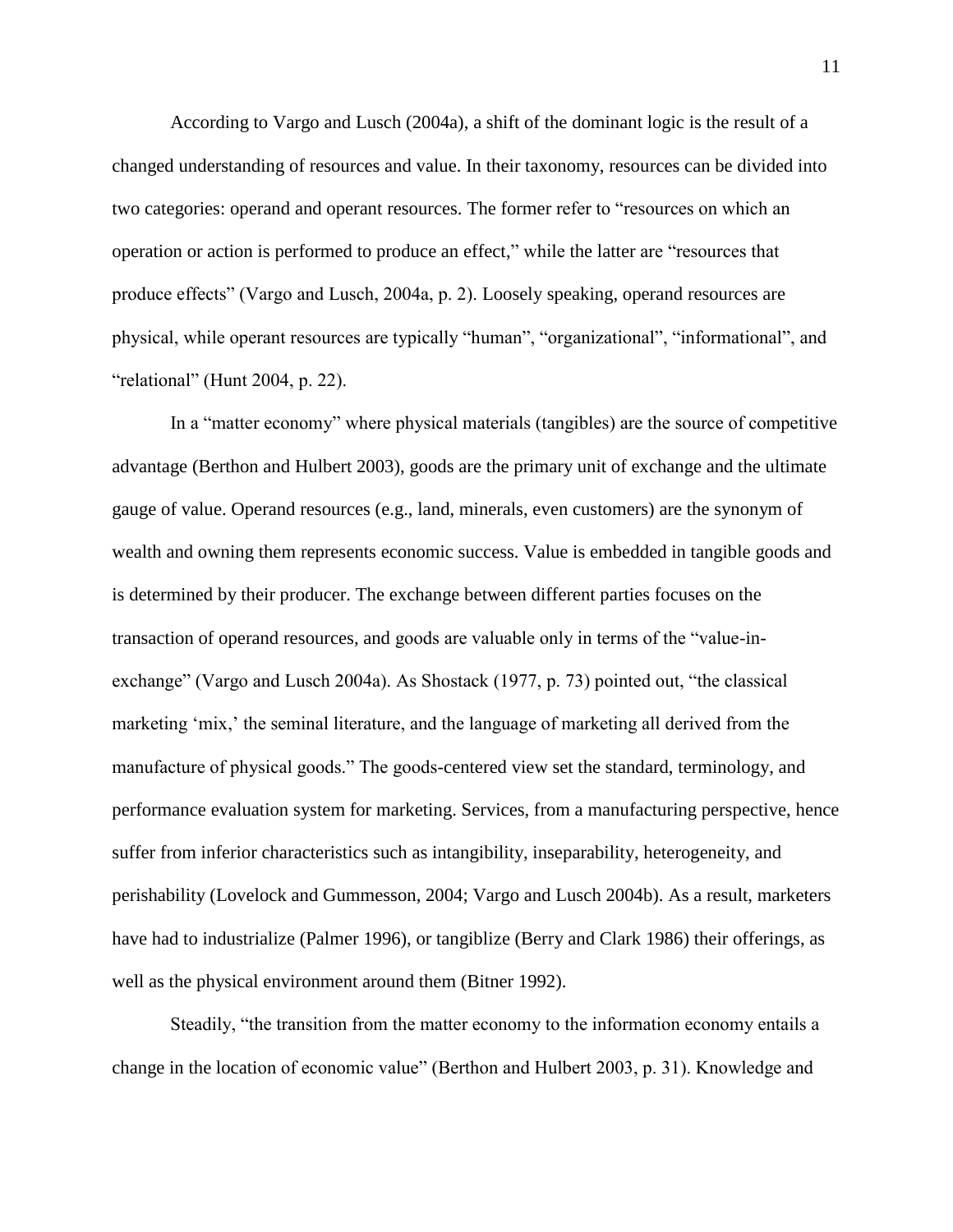information (operant resources) have replaced physical goods and capital (operand resources) as the major focus of value. This topples the validity of the original goods-centered logic, and suggests the need for a new logic. In this view, although marketing is still about facilitating exchanges, the ultimate object of exchanges has switched from valuable goods to services.

The dynamic service-centered view considers marketing as continuous "social and economic processes", which generally begin "with an interactive definition of the customers' problem" (Deighton and Narayandas 2004, p. 20). Tangible goods are merely a vehicle to satisfy customers' needs/wants, while services bundled with goods are what differentiate a product offering from others. An organization thus relies on its operant resources to make competitive value propositions, and assess marketing outcomes. The organization's interaction with the environment increases its operant resources, and enhances its ability to provide solutions. Vargo and Lusch (Lusch and Vargo 2006, p. 284; Vargo and Lusch 2004a, p. 6-11) proposed a number of foundational premises of this logic, which include:

- The application of specialized skills and knowledge is the fundamental unit of exchange;
- Indirect exchange masks the fundamental unit of exchange;
- Goods are distribution mechanisms for service provision;
- Knowledge is the fundamental source of competitive advantage;
- All economies are service economies;
- The customer is always a co-creator of value;
- The enterprise can only make value propositions;
- A service-centered view is customer oriented and relational; and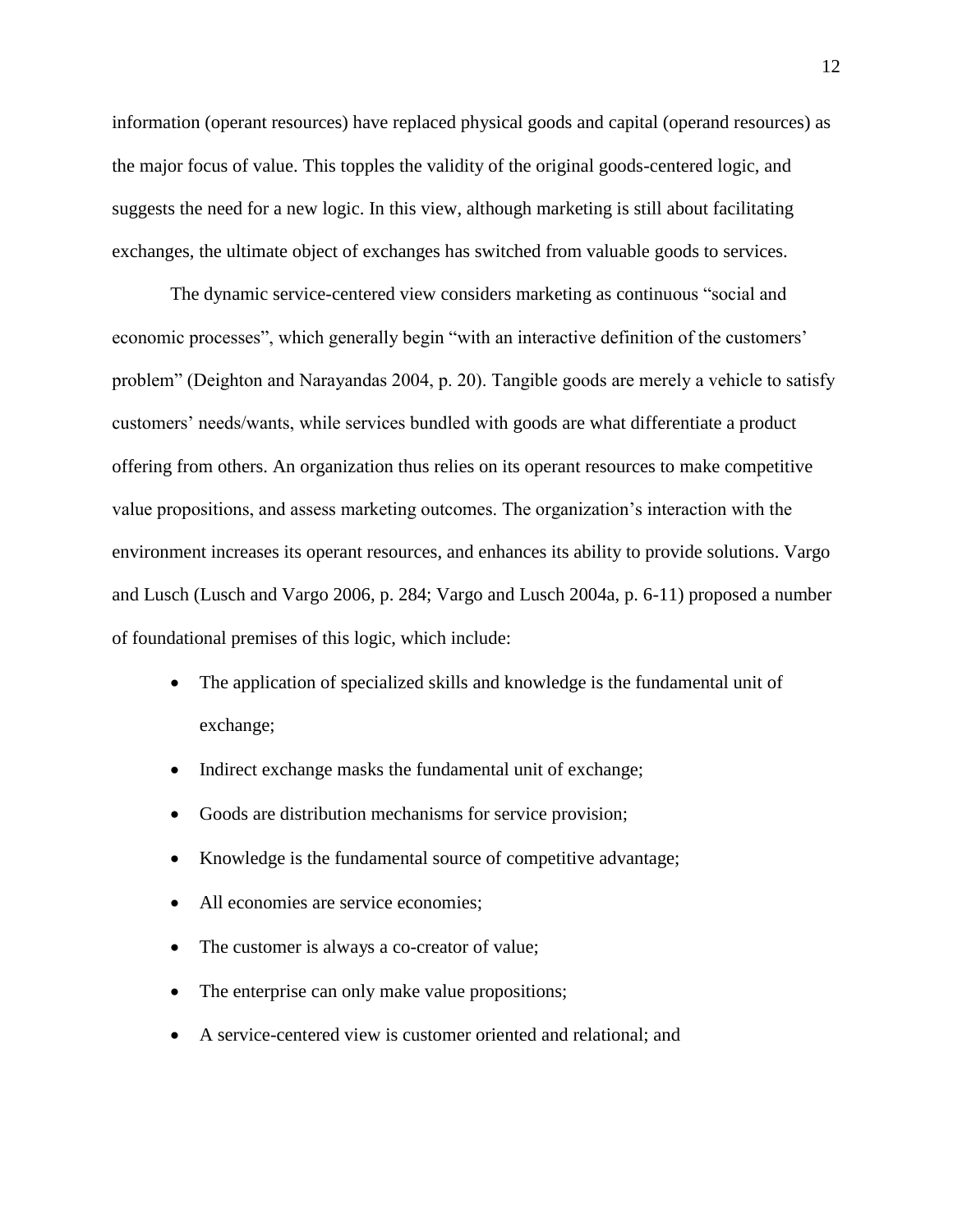Organizations exist to integrate and transform micro-specialized competences into complex services that are demanded in the marketplace.

The S-D logic encourages an organization to be customer-centric (Sheth et al. 2000), market driven (Day 1994) and learning-oriented (Slater and Narver 1995). It stresses that the value of a product is "value in use" defined by customers, as opposed to embedded "exchange" value" decided by sellers. Thus, it is marketing's responsibility to enable the maximization of product customization, and customers' involvement in the production process. The new logic emphasizes the importance of operant resources, and highlights the integration and coordination of multiple functions in an organization to operate in a service-centered model (Day 2004). Also worth mentioning is that the proposal of an operant-resource-based, service-centered view does not imply totally abandoning the goods-centered logic. The two logics are likely to coexist for a long time (Day 2004). In most cases, it means to reorient, readjust, or subordinate the goodscentered logic.

#### *Summary*

In this section, we synthesized three alternative perspectives, central to marketing's paradigm debate. Although none of these alternative perspectives have been fully accepted by the marketing field, it seems that these separate marketing beliefs have somewhat converged. Recent conceptualizations seem to have successfully incorporated earlier thoughts (e.g., we can easily find some "relationship" elements in the network theory, and the two perspectives are both embraced by the S-D logic). Another trend is a change from the traditional emphasis on manufacturer-based, goods-centered adversarial competition, to a focus on customers' involvement, interorganizational coordination, and knowledge management. These trends seem to herald the advent of an integrated new paradigm, although the specific direction of the shift is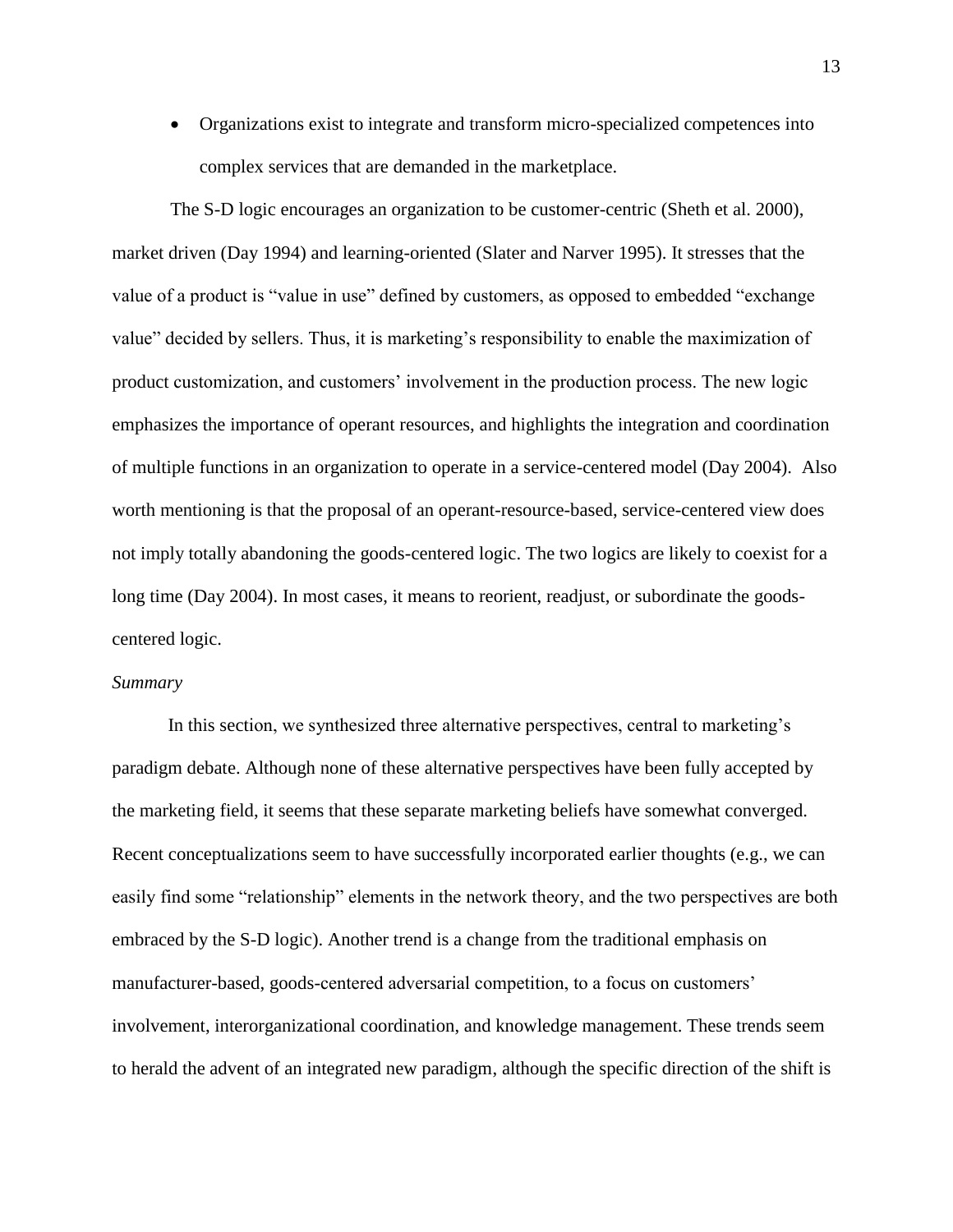still in debate. In the next section, we will explore how tourism researchers have responded to the debate.

### Response in Tourism Marketing

Tourism researchers have long noted that several industry-specific and product-related characteristics contribute to the uniqueness of tourism marketing processes. For instance, Morrison (2002) listed eight characteristics that make tourism and hospitality marketing special. These include customers' shorter exposure to services, more emotional buying appeals, greater importance on managing evidence, greater emphasis on stature and imagery, more variety and types of distribution channels, more dependence on complementary organizations, easier copying of services, and more emphasis on off-peak promotion. One may argue that since much emotion is involved in the tourism customers' consumption experiences, and since customers perceive travel services to be risky, building customer relations is of vital importance in this industry (Kotler, Brown, and Makens, 2006). Moreover, since providing good travel experiences involve many mutually dependent organizations, it makes network building an appealing option. Simply put, the nature of tourism operations seems to have put the tourism industry in a favorable position for adopting RM strategies, the network approach, and S-D logic.

#### *The Relationship Orientation*

From the supply side, the tourism industry comprises a variety of operating sectors such as the attraction, accommodation, and entertainment sectors (Goeldner and Ritchie 2003). Service provision in these sectors requires frequent encounters between employees and customers or business partners. This has put the tourism industry at the forefront of adopting RM strategies (Palmer and Mayer 1996). Airline frequent flyer programs, hotel frequent guest programs, and car rental company customer preference schemes may exemplify the use of RM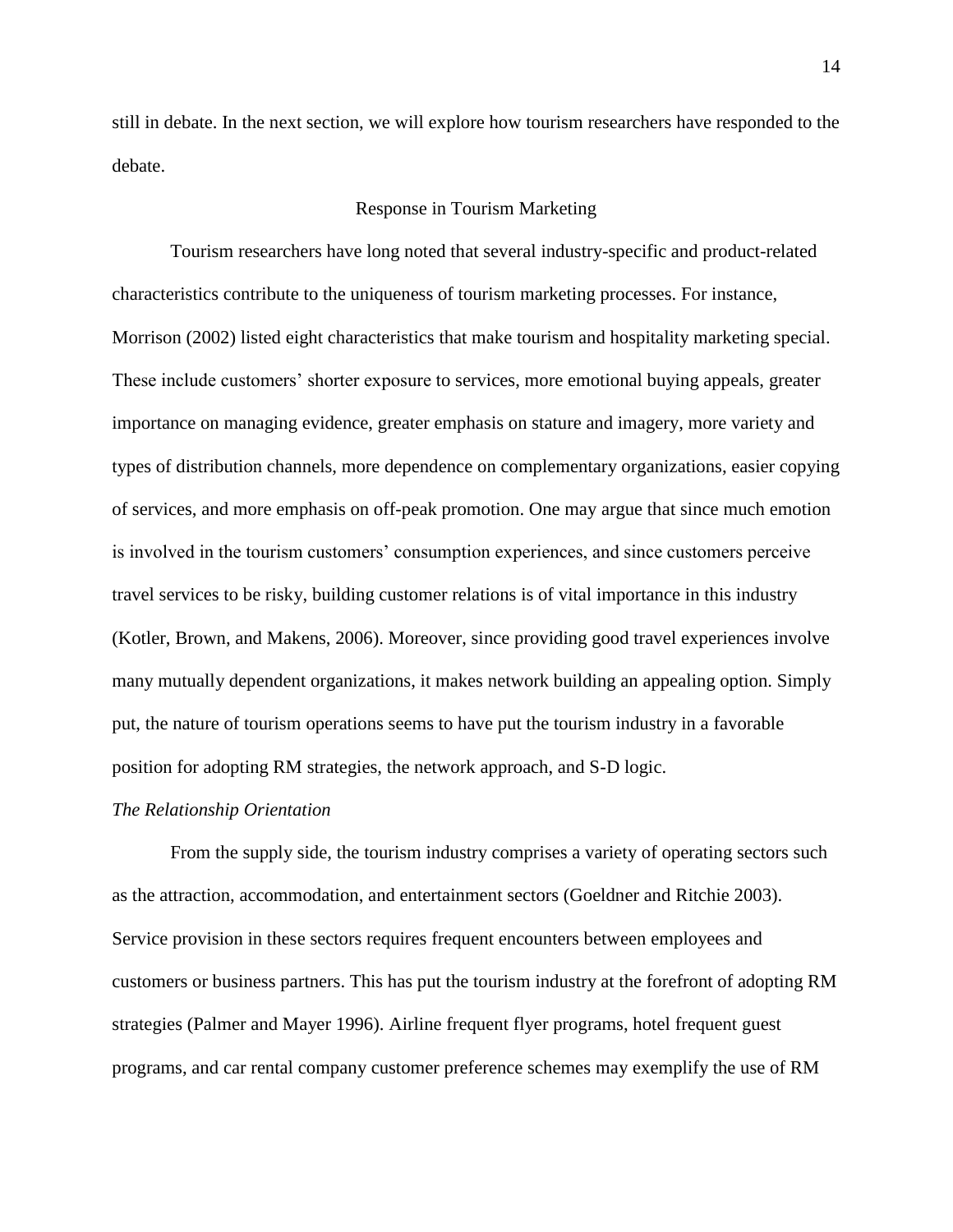practice in the tourism industry (Fyall, Callod and Edwards 2003; Morais, Dorsch, and Backman 2004). As a result, a number of studies have addressed relationship issues (e.g., Chen and Tseng 2005; Crotts, Aziz, and Rasehid 1998; Medina-Munoz and Garcia-Falcon 2000), although it appears few have focused on RM strategies.

Palmer and Mayer (1996) are among the earliest authors introducing the concept of RM into the tourism literature. They summarized RM approaches as a tactical tool, a long-term strategy, and a fundamental business philosophy. According to Palmer and Mayer (1996), at a tactical level, RM is implemented as no more than a promotional activity, which exchanges customers' "relationship" or "loyalty" with incentives. At a strategic level, marketers use various strategic tools to "tie-in" customers and create emotional attachment. At a philosophical level, targeting customers' lifetime needs, instead of products, becomes the focus of the organization.

Tourism scholars have recently studied RM in different travel and tourism contexts, such as airlines (Gilbert 1996), hotels (Gilbert, Perry-Powell, and Widijoso 1999), nature-based tourism providers (Morais et al. 2004), and destinations (Saxena 2005; Fyall et al. 2003). Tourism researchers and practitioners have found that RM can be an effective marketing technique, although its success is not easily achievable. Gilbert et al. (1999) concluded that RM practices may be best suitable in situations where the customer controls the selection of supplier, where there exist alternative suppliers, where brand switching is common, and where word-ofmouth is a powerful form of communication. Fyall et al. (2003) reported that the adoption of RM as a philosophy can be beneficial to destinations, although "the peculiarities of the destination product complicate the building of relationships with the tourist and diminish the suitability and value of such efforts" (p. 644). Morais et al.  $(2004)$  pointed out that building long-term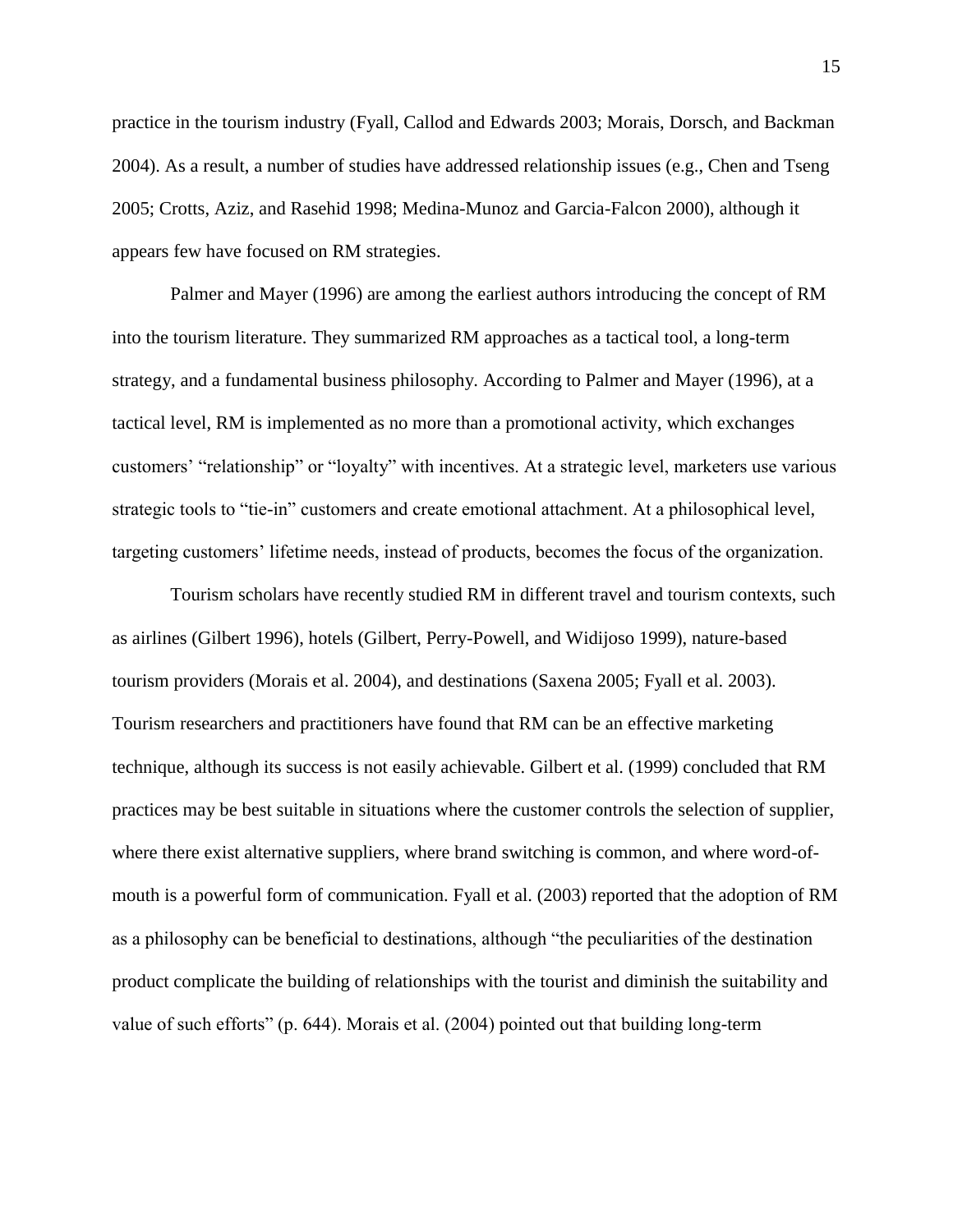relationships with selected customers might bring competitive advantage to a business in certain tourism sectors.

To date, most discussion on RM in tourism has focused on the tactical or strategic levels. Some researchers have simply interpreted RM as a synonym for "customer loyalty building," or retaining existing tourists. More research is thus needed to better understand RM theory, strategies, and its implications to the tourism industry.

# *The Network Approach*

The notion of networks seems to be particularly relevant to the tourism context, where various tourism suppliers cluster together to provide an experience of value to tourists (Crotts et al. 1998; Smith 1988). Tourism scholars have studied destination networks from different perspectives, such as economics (Smeral 1998; Tremblay 1998), knowledge management (Beesley 2005), and strategic management (Pavlovich 2003).

From an industrial economics perspective, Tremblay (1998) proposed that the network approach could provide a new outlook for the organizational structure of the tourism system. It is believed that the network linkage will benefit the "tourism learning system" by enhancing scale and scope economies, coordinating complementary assets, "cooperative learning and the shaping of technological trajectories", and particularly joint participation "in shaping the changing configuration of the tourism commodity" (p. 850). According to Tremblay, tourism firms should thus ―coordinate their activities through a web of cooperative and competitive linkages fashioned by the nature of the capabilities they possess and the available complementary inputs available in the market"  $(p. 854)$ .

Saxena (2005) adopted the networks approach from a marketing perspective. By recognizing destinations as learning and knowledge creating organizations (termed "learning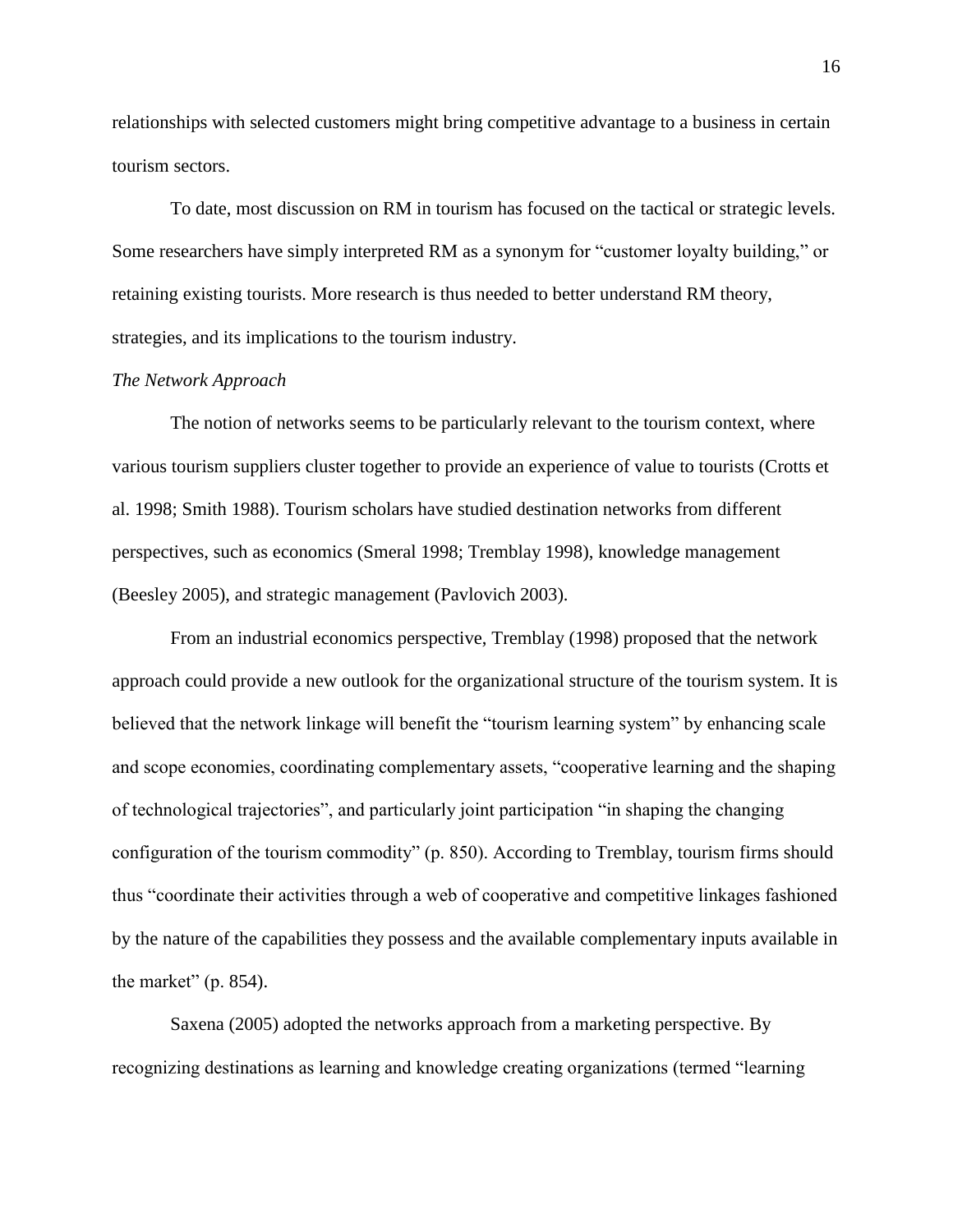regions"), the author empirically examined the knowledge exchange structure, and actors' different attitudes towards partnership building as well as cross-sector networks. Interestingly, Saxena integrated the RM and network approaches with the collective learning and innovation processes of a destination, and suggested that RM and network approaches may converge in a ―learning by interacting‖ process, which results in knowledge creation. Such observation dovetails what general marketing researchers have advocated for years.

Buhalis and Licata's (2002) exploratory study on the future of travel eMediaries also echoed predictions by network marketing theorists. Their results suggested that global distribution systems will move one step closer to consumers by directly selling value-added products to them. According to their findings, traditional eMediaries should outsource several functions and services to external companies and establish partnerships with other suppliers in order to personalize their offerings. These are precisely what the network approach suggests.

Overall, the nature of tourism industry has made the network concept particularly acceptable in tourism literature. Yet, it appears that more attention needs to be given to the changing role of marketers in a network, and the strategic position of tourism marketing organizations in the network.

#### *The Service-dominant Logic*

Due to the recency of the proposal of the S-D logic, the authors0. have not noted any explicit discussion on this issue in tourism literature. One related line of research is the application and impact of information technology on tourism business operations (e.g., Frew 2000; Gretzel, Yuan, and Fesenmaier 2000). Of particular importance is the growing emphasis on knowledge building and exchange in the tourism industry, where it has been recognized that knowledge is the source of competitive advantage and economic growth.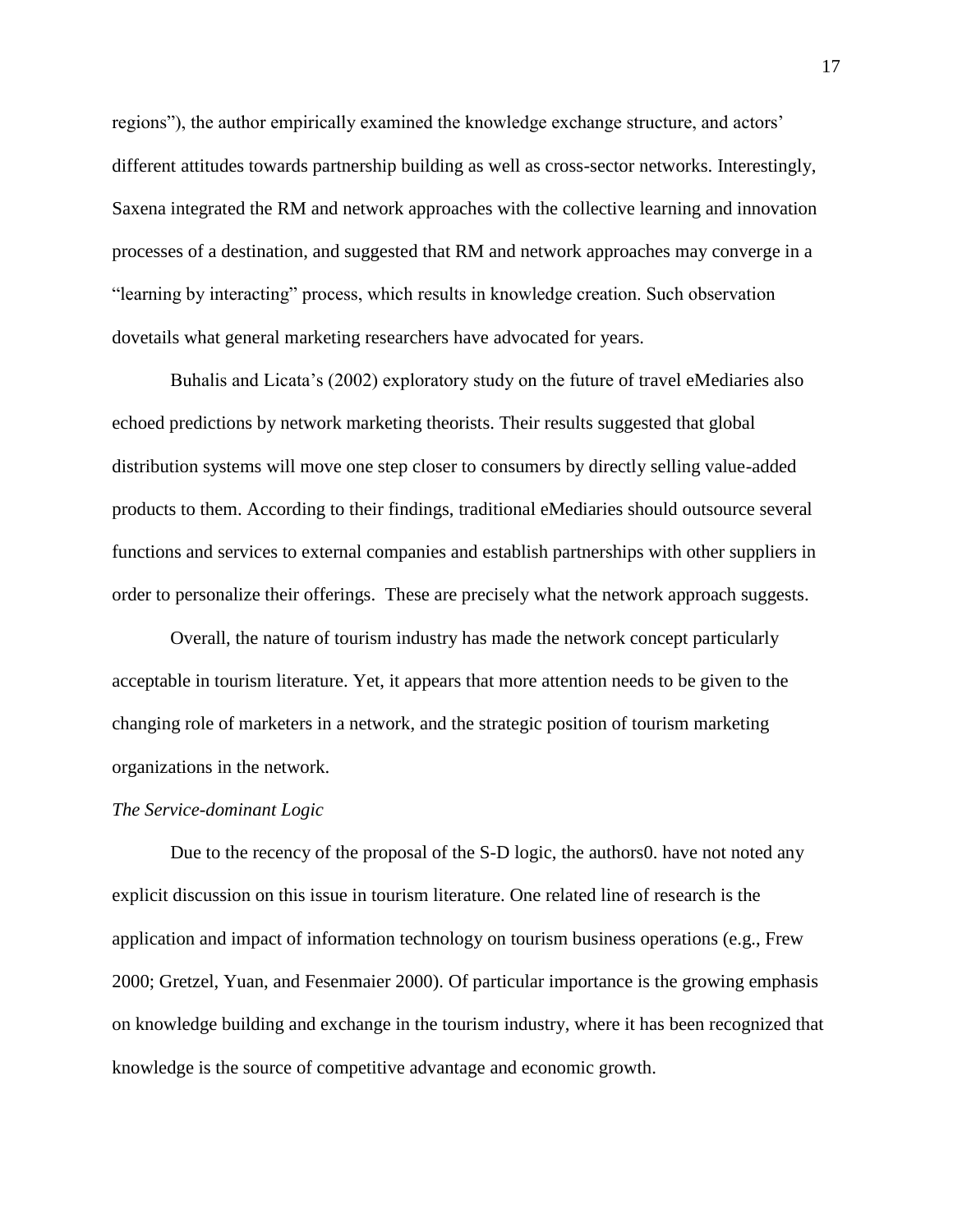For instance, You, O'Leary, and Fesenmaier (2000) discussed the importance of knowledge and knowledge management for tourism organizations (particularly NTOs). According to them, today's business environment has made the creation, sharing and utilization of customer knowledge a critical issue for NTOs. They suggested that efficient knowledge management would help NTOs to streamline marketing communication, improve product innovation, and enhance destination-traveler relationships. It is thus foreseen that "on-line" customer knowledge management may become a new marketing paradigm for NTOs" (p. 186). By the same token, Yang and Wan (2004) suggested that practicing knowledge management to acquire, store, and share knowledge among both internal and external customers, is effectively beneficial to hotels.

## *Summary*

Tourism marketing scholars have embraced the concept of relationship marketing in conceptualization and research practices, although most such discussion has focused on the tactical or strategic levels. Tourism scholars have also initiated research related to the network approach and the S-D logic. However, it is the authors' belief that the utility of these views in future tourism marketing deserves further examination. More in-depth conceptualization seems to be necessary to better answer such questions as "what can we gain from adopting the alternative perspectives," and how to apply these thoughts into practices. It may be argued that there has not been adequate research on the changing role of tourism marketers, changing tourism supplier/marketer/customer relationships, and the changing definition of the tourism product and resources in the new economic- and technology-driven environment.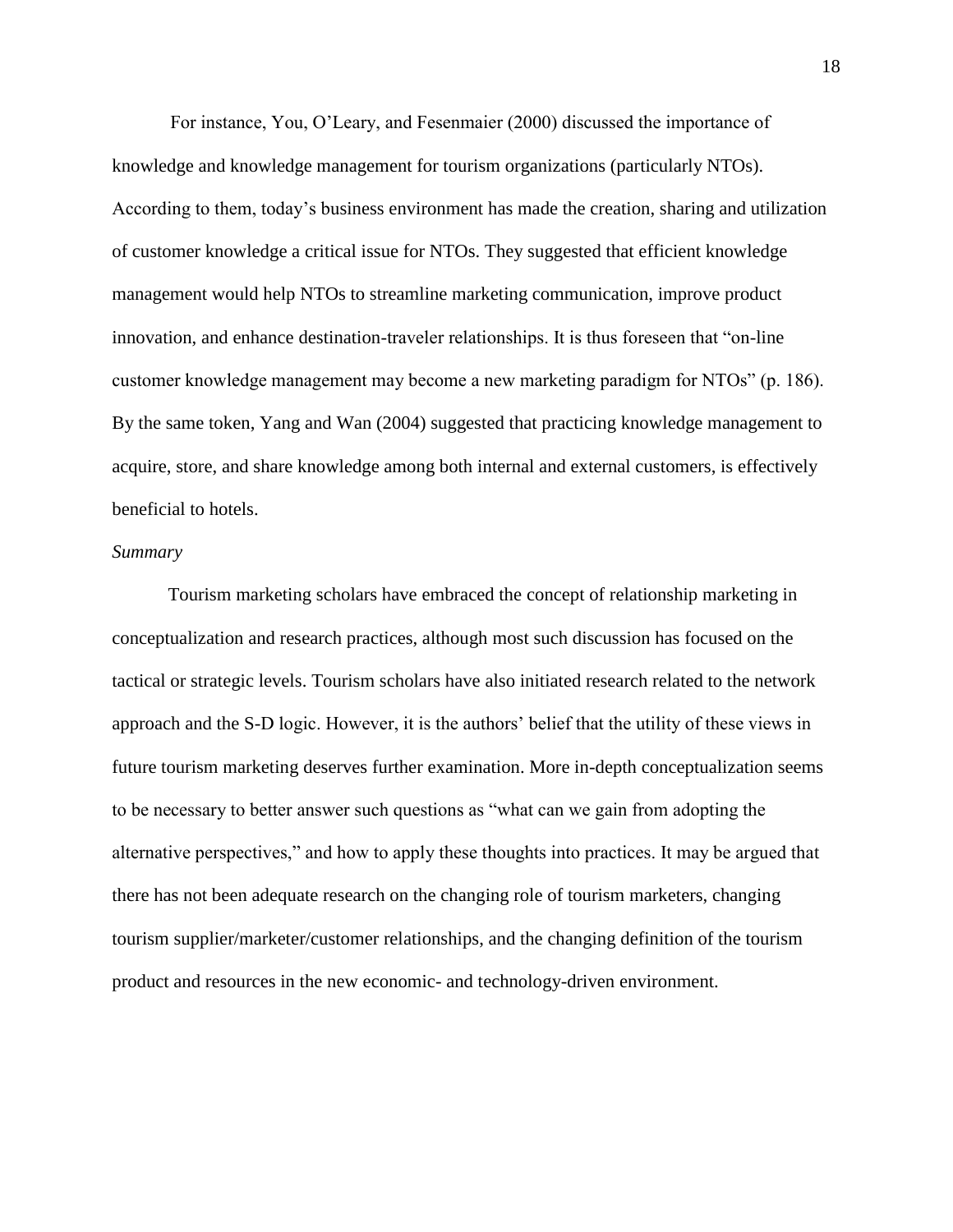#### Discussion and Implication

The recently emerged marketing thoughts may not change the landscape of tourism competition over night. Nor are the authors assured at this moment which one (if any) of the three views will eventually become a dominant paradigm of marketing, or if a new paradigm will emerge at all. Yet it is likely that some of these seminal thoughts may influence the future research directions and foci of tourism marketing.

As indicated, the traditional views of marketing and competition are rooted in a providerbased, goods-centered, and transaction-oriented perspective. It appears much of the research in the field of tourism marketing is still incorporating these views. Traditionally, the relationship between tourists and the tourism supply system is viewed as simply one of buyers versus sellers. Tourism marketers assemble different service components into products, and make them readily available for tourists. Essentially, they tangiblize and distribute the embedded value of travel products on behalf of providers. A focus of marketers is how to help tourism providers increase visitation and consumption (Buhalis 2000). Thus, the whole tourism industry works like a huge assembly line, which can be divided into three operational components: "the *channelers* of tourists (i.e., travel agencies, travel clubs), the *transporters* of tourists (i.e., airlines, buslines), and the *receivers* of tourists (i.e., hotels, resorts, restaurants, and attractions)" (Booms and Bitner 1980, p. 377). Tourists on roads are thus like goods moving on an assembly line, who passively consume the offerings.

The new marketing thoughts provide a different conceptualization of the whole tourism consumption experience. In these paradigms, tourists and tourism providers are considered as cocreators of value and co-producers of experience products. Tourists, pushed by various motivations, seek and process information about potential experience options. They have a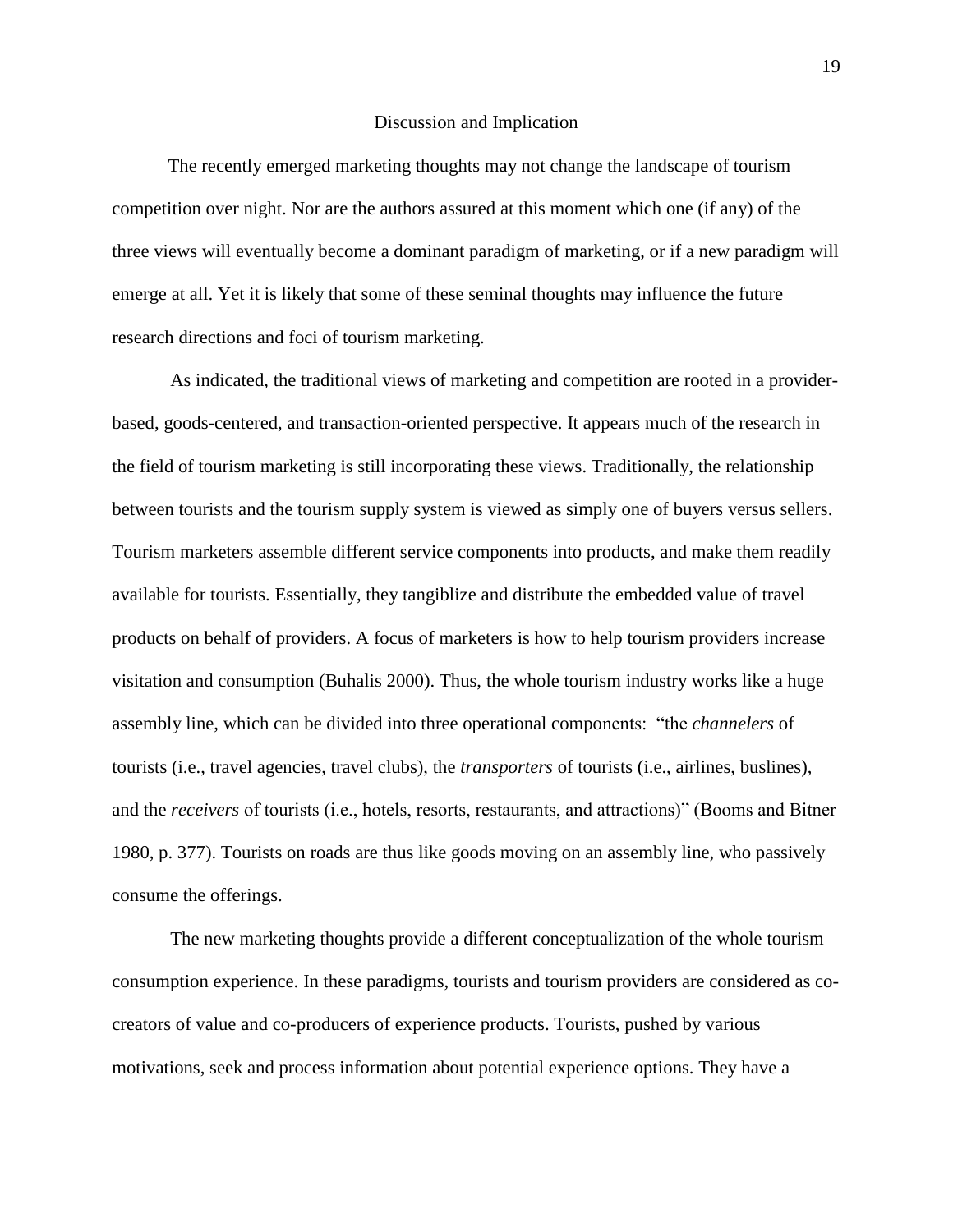reasonable understanding of their own demands and needs. Tourism providers work in a network to stage various experiences, in which they are responsible for constructing the context (Prahalad 2004). They are not providing final products, but offering solutions (value propositions) to satisfy customer needs and wants through their knowledge and skills. The propositions might or might not meet tourists' needs and wants. If there has to be something called a "product," it is finalized and consumed simultaneously by tourists. The value of a product is thus created and determined during tourists' usage. Throughout this process, tourists are actively engaged in the relational exchanges with providers. The key role of tourism marketers in this process is to match tourists with the right providers (rather than promoting products on certain providers' behalf), and to help the operand and operant resources flow smoothly. Their focus is thus three-fold: to improve the quality of customized experiences, to improve the relationship between tourists and providers, and to improve the connection and cooperation within the industry network.

Thus, the new thoughts reviewed in this paper seem to have raised a variety of questions related to the foci of our current research inquiries, such as service quality measurement (Do we need to measure quality of customer relationships?), customer loyalty (Shall service providers be loyal to customers?), marketing productivity evaluation (In addition to financial return, how can we evaluate our own success in terms of customer learning and knowledge/skill advancement?), branding and positioning (How do we effectively build service brands when the distinction between demand and supply, customers and providers, gets increasingly blurred?), and competition analysis (What is the role of ecological environment as opposed to knowledge and skills in creating competitive advantages for destinations?). Specifically, three groups of potential implications of the questions raised by the paradigms debate will be highlighted below.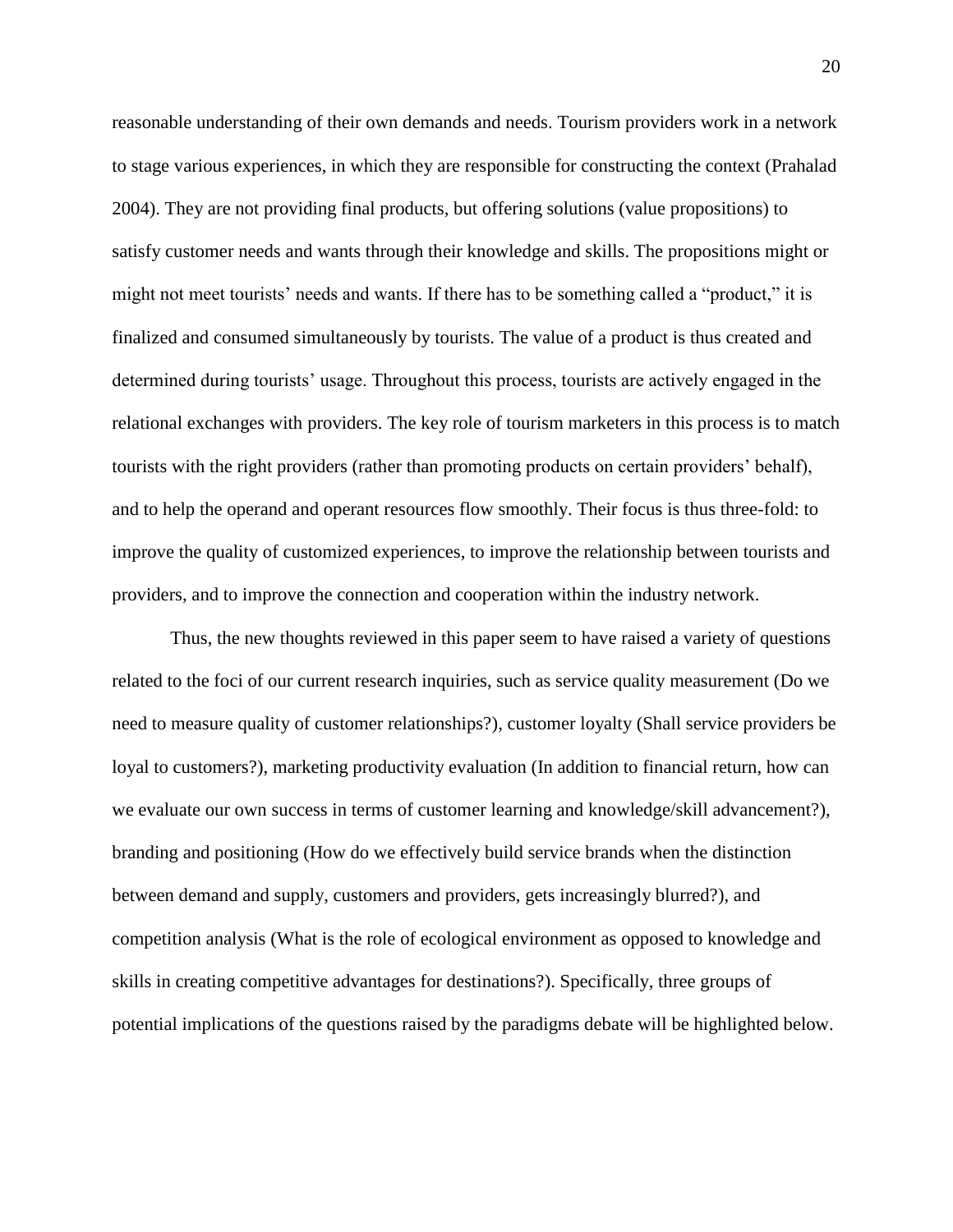First, in regards to the relationship marketing perspective, one problem meriting special attention is the seemingly conflicting notion of novelty/sensation seeking (Palmer and Mayer 1996; Fyall et al. 2003) in a tourism context. Many believe that individuals' desire to seek novelty, arousal, and intensity of experience is a key motive for travel (Lee and Crompton 1992; Galloway and Lopez 1999), which leads to a constant tendency of switching brands (e.g., destinations, restaurants, hotels). Nevertheless, some relationship marketers have argued that both relaxation-seeking and elderly tourists demonstrate a higher propensity of repeat visitation (Fyall et al. 2003). Moreover, the novelty seeking mentality may not hold true across different tourism sectors (e.g., one may change his/her destination choices, but stick with one particular travel agency or airline), or in business-to-business contexts (e.g., inter-organizational relationship between hotels, travel agents, airlines, etc.). Thus, it would be intriguing to compare the role of relationship building and novelty seeking in tourists' purchase decisions.

Further, just as tourists' propensity to seek novelty may vary substantially, tourists' time orientation (short- versus long-term) (Ganesan 1994), affective momentum and lifetime characteristics (Reinartz and Kumar 2000) may also vary from each other. As a result, the costs and benefits of sustaining a relationship are different. Plus, the existence of undesired customers (Bendapudi and Berry 1997), and lack of willingness or needs in relationship building (Palmer 1996) may be considered when designing RM strategies. More research is hence warranted to assess the applicability and suitability of RM efforts in different contexts, and identify key drivers of customers' relationship orientation. Of equal importance is to have better tools to measure the quality of customer relationships, and to link relationship quality with other metrics of marketing productivity.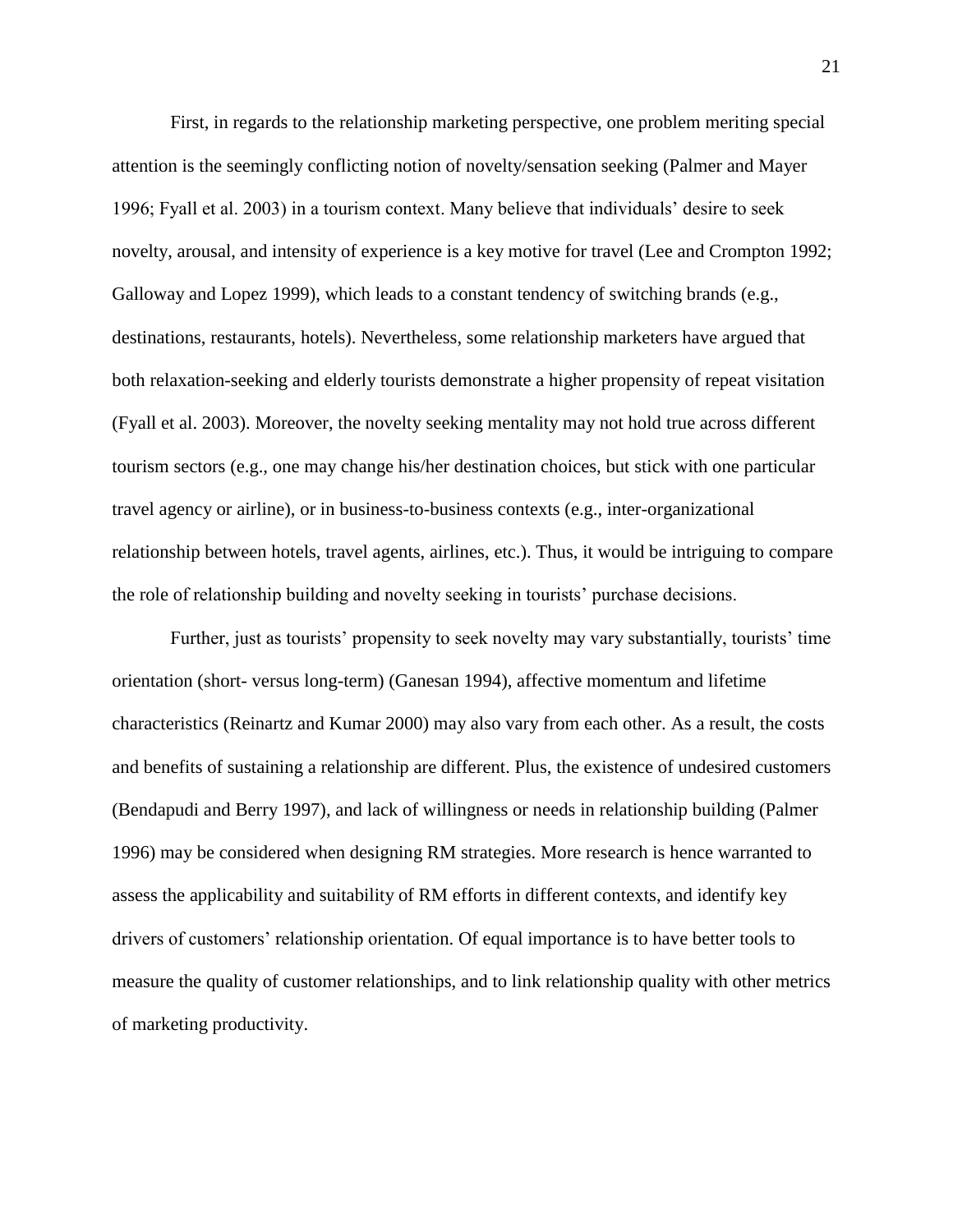Second, since it has been proposed that marketers should work more closely for and with customers (Achrol and Kotler 1999), it seems more attention should be given to the customer end of strategy research. That is, to become a better agent of the buyers, marketers need to better understand customers' knowledge structure, interests, and competence. This may be particularly relevant to many travel agents, who are switching their role from industry representative to customer consultants (Buhalis and Licata 2002). In essence, the key research question here is: How to better market customers?

Further, from tourists' perspective, technology development has allowed them to bypass traditional intermediaries such as travel agents for financial and efficiency purpose. However, this also means many functions previously undertaken by middlemen (e.g., information search, shipping, storage, etc.) now need to be assumed by customers. To the extreme, customers may choose a self-service option, and reduce service providers' involvement to the minimum. What this means to customers and service providers remains to be better understood.

Third, as for the S-D logic, one may argue that tourism is a service-driven industry (Seaton and Bennett 1996), and this logic is hence a given. In other words, there is no need to discuss it. However, the service in discussion is much more knowledge embedded, customer oriented, and technology driven (Lohr 2006). Moreover, it has been argued that service marketing, to which tourism marketing belongs as a branch, is grounded in a goods and manufacturing-based model. For instance, services, in comparison to goods, have been considered as containing natural disadvantages, and the marketing of services requires efforts to make services more tangible and homogenous (Berry and Clark 1986; Vargo and Lusch 2004b). The new logic argues that standardized goods may be inferior to services, as they are "produced" without consumer involvement and requiring physical distribution and inventory, not only add to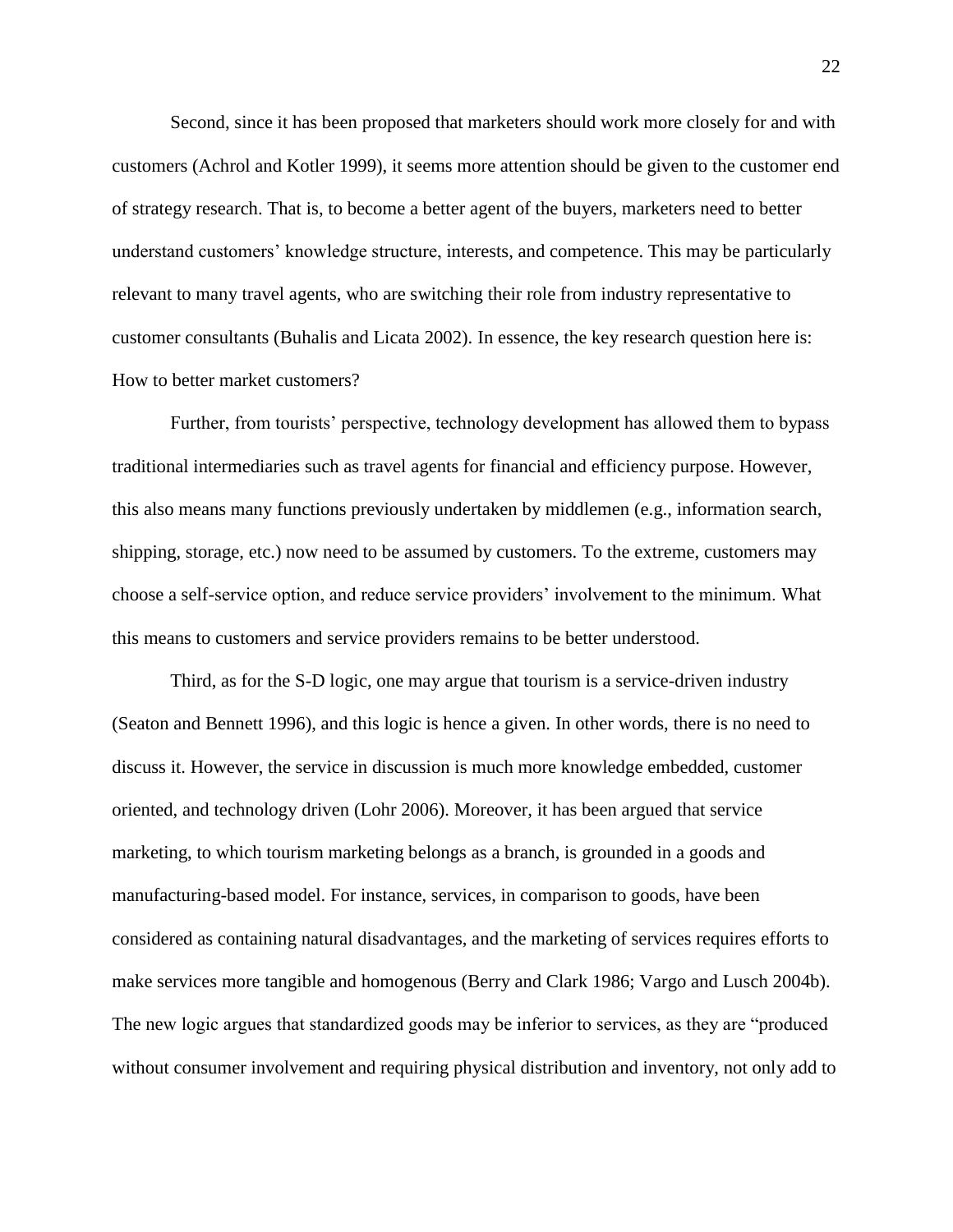marketing costs but also are often extremely perishable and nonresponsive to changing consumer needs" (Vargo and Lusch 2004a, p. 12). This seems to call for a reevaluation of some of our basic beliefs. The authors hence suggest that more research is needed on the tenets proposed by Vargo and Lusch (2004a) in tourism settings, which may further break us free from told ways of thinking.

Figure 1 illustrates some preliminary thoughts on the difference between the old and new ways of thinking about marketing. It seems that tourism marketers in the past thought in a twodimensional (time and space) world. In the "old" world, time was cut into small pieces, and the primary focus was the static and discrete "time being." Tourism marketers typically stood on the supply side, which caused their observations to be one-directional: getting tourists to businesses. It is proposed that future tourism marketers will need to think in a more dynamic (as opposed to static) and holistic (as opposed to piecemeal) manner. For the demand side, this means considering customers from a relational, lifetime value-centered perspective. For the supply side, this means prioritizing the sustainable usage of resources. It is also believed that future tourism marketers should embrace a broader spatial horizon, by expanding from a local and regional scale, to a global one. This may be accomplished by working as a liaison between suppliers and tourists, and by interacting with both sides in a more balanced manner. Moreover, it is proposed that information/knowledge will be added as a third dimension of our thinking, with past knowledge helping to create future knowledge (See Figure 1).

## INSERT FIGURE 1 ABOUT HERE

It is further believed that in the future tourism marketing environment: tourists should be considered as value co-creators, competitors may well be potential partners, and marketers themselves may become learning facilitators. Viewing tourists as co-producers is not another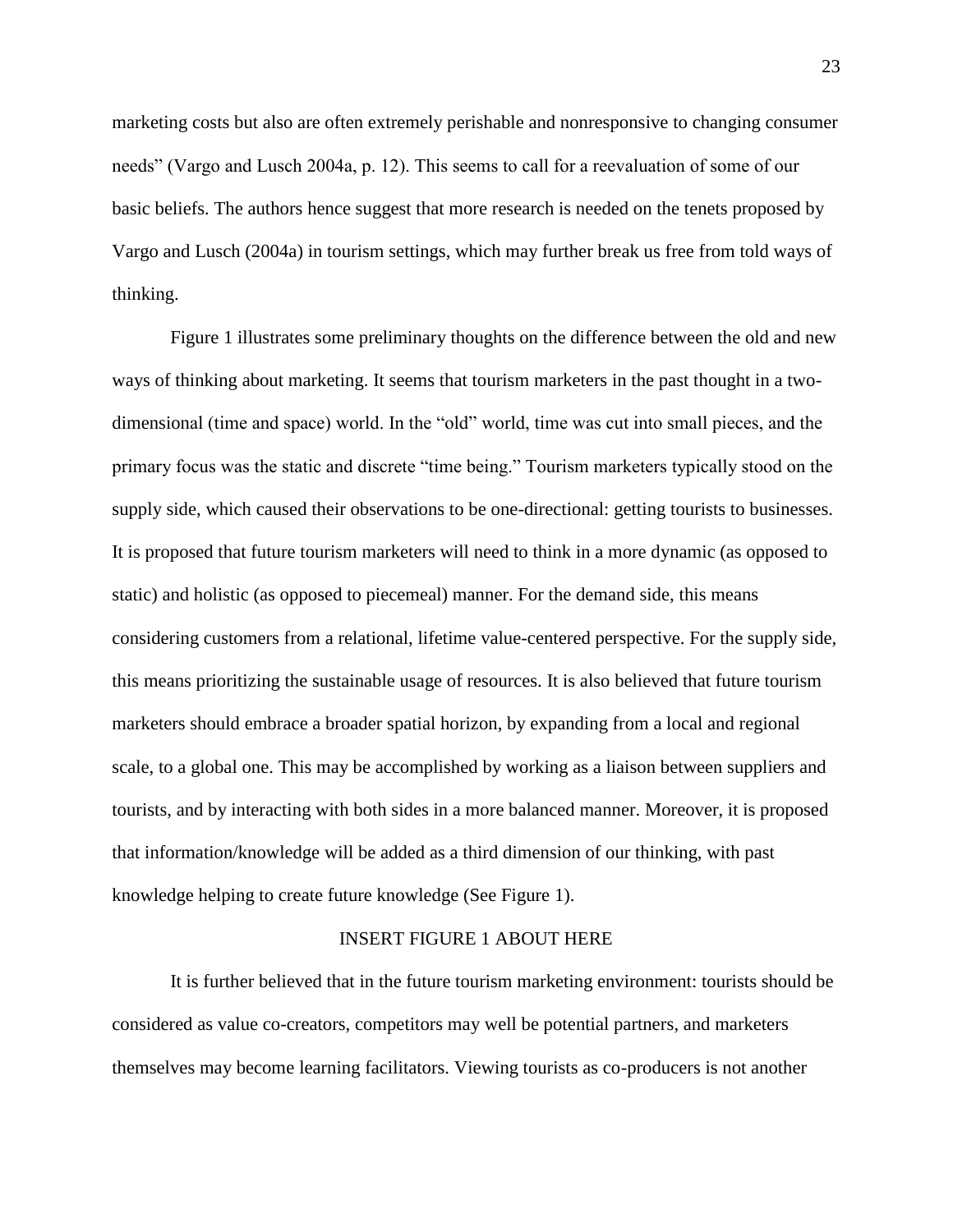buzzword for customer satisfaction and loyalty. It is about customizing offerings, investing in tourists (Shugan, 2005), and maximizing tourists' involvement in attribute bundling. Additionally, competitors are not solely rivals. In a networked operation, each organization should focus on their own core competence and concentrate on building relationships with certain groups of tourists. They will outsource their own knowledge, skills and even customers to the network whenever necessary. Interestingly, customers may also become a competitor in the future, as they may choose a self-service option (Vargo and Lusch 2004a). Simply put, being competitive and cooperative simultaneously will be a normative requirement for each organization (Morgan and Hunt 1994).

Such networks have already emerged in many destination communities, where hotels, attractions, travel agents, and other entities work in partnerships. However, cooperation in larger scales, with more sophisticated function dividing, and more intensive knowledge sharing is expected in the future. Tourism marketers, as general marketers, should become the integrator and coordinator of this network (Achrol and Kotler 1999). It is anticipated that they will facilitate the development, acquisition, and distribution of knowledge and information within the network, and ensure the optimal utilization of the knowledge and information.

Finally, the authors postulate that these new thoughts may become stepping stones toward making marketing more scientific. The field of marketing has long been criticized as "advocating industry positions rather than pursuing knowledge from other perspectives" (Zinkhan and Hirschheim 1992, p. 86). That is, marketing researchers tend to think from the sellers' perspective, rather than from the perspective of customers or society as a whole (Anderson 1983; Hunt 2002). The American Marketing Association's Task Force report (1988) suggested that customers are being researched like white rats in a lab, to whom marketing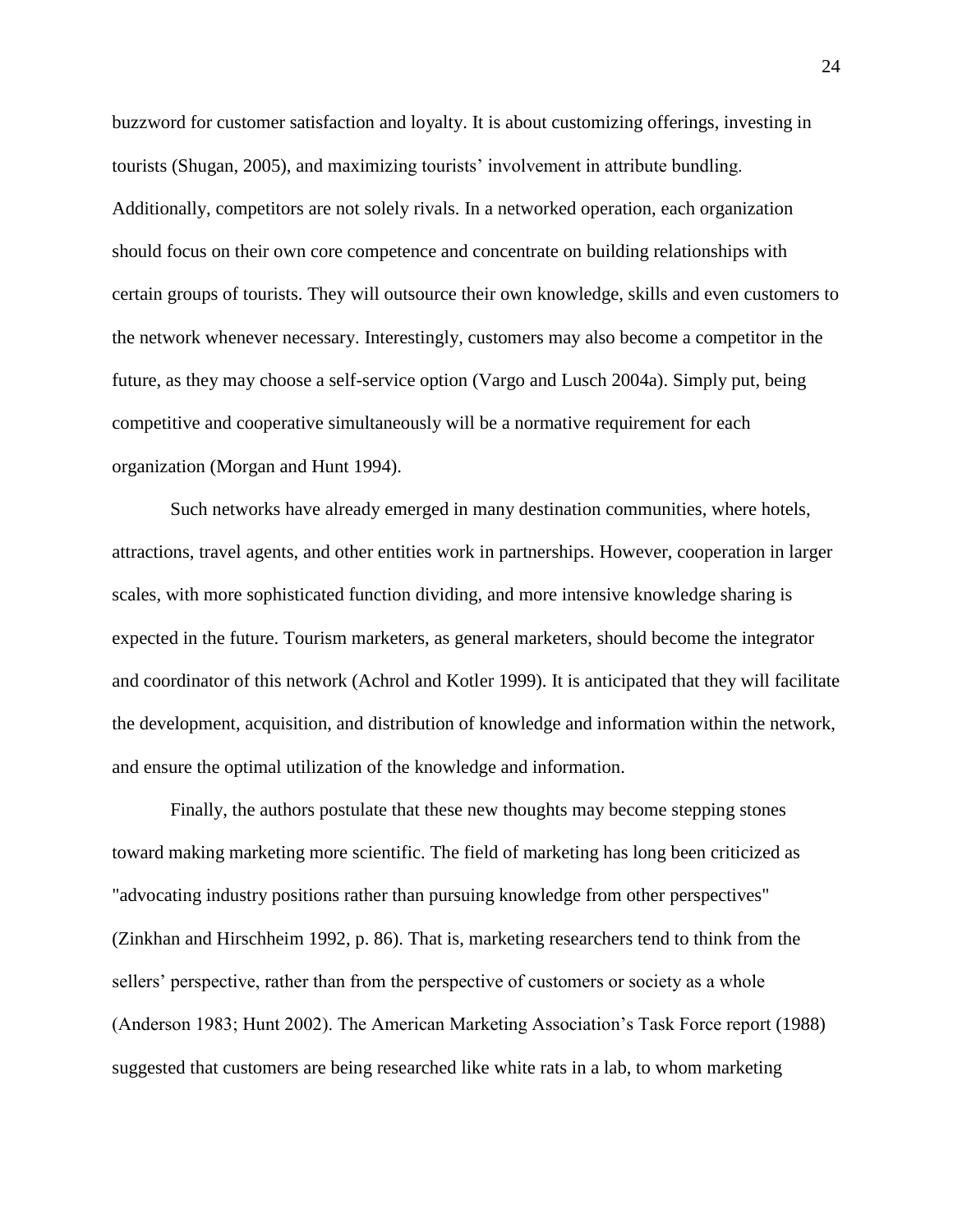scholars diligently observe, interview, and count for the interest of the industry. The new marketing thoughts acknowledge the empowerment of customers, and stress the importance of marketing for and with customers (Lusch and Vargo, 2006). This may align marketers back to their original role as middlemen between buyers and sellers.

Additionally, the new marketing thoughts also suggest that profound changes are necessary in tourism education. We should prepare the next generation of tourism marketers by teaching them the evolution of marketing thoughts and by giving them new tools. Our syllabi for tourism marketing, management and planning classes need to be updated to inform our students of the current environmental and industrial changes. New courses such as customer relationship management in tourism, experience engineering, and knowledge management may be added to the curriculum. As academic researchers we will be called to examine the changing conceptual frameworks underlying marketing theory. This new thread of research will be necessary in order to gain empirical evidence related to the most effective uses of these proposed paradigm shifts. *Beyond the Paradigm Discussion*

A basic belief we hold in this paper is that major theoretical developments in general marketing should be discussed more in the field of tourism. We don't pretend that we know the answers to many questions raised in this article, nor do we attempt to build our own theories. Rather, our point of departure is to synthesize existing works with the aim of identifying new clues and ideas that might be beneficial to our field. Admittedly, to go the other way around, i.e., to start from what makes tourism marketing research unique from general marketing studies, and the types of research perspectives (paradigm) we need, would also make an interesting contribution. We therefore end this paper with some rudimentary thoughts from this perspective.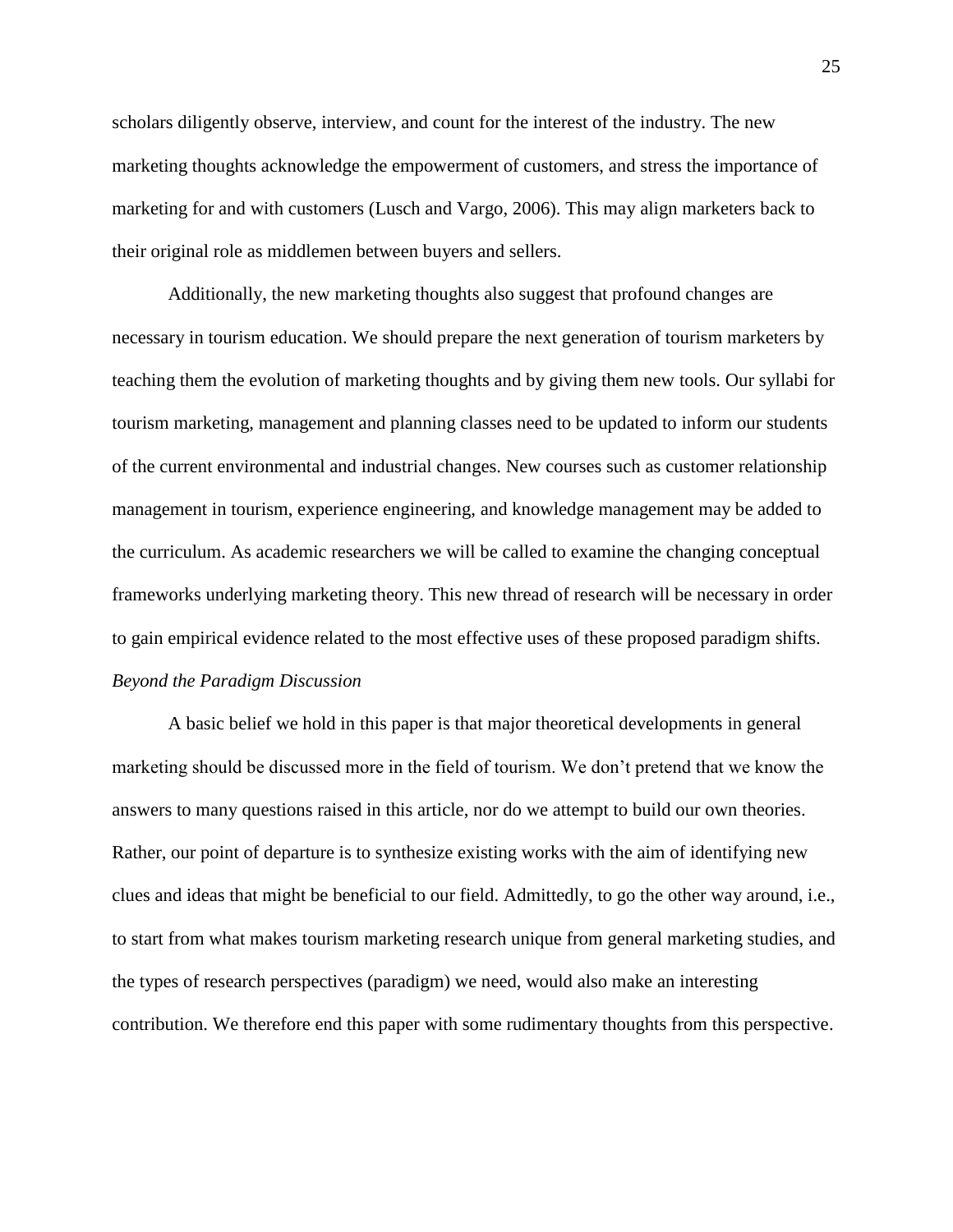Observation in this paper implies that tourism marketing research has two imbalances: an overemphasis on tourist research, in comparison to a lack of attention to marketing strategy and organizational behavior research; and an overemphasis on empirical investigation, in comparison to a lack of attention to theory building and conceptual thinking. The following are some potential reasons for these imbalances.

Tourist behaviors have long received much attention in tourism marketing research, while tourism marketing strategies have, to a considerable extent been, under- researched (Athiyaman 1995; March 1994; Rovelstad and Blazer 1983). This imbalance might be attributable to the seemingly better transferability of consumer behavior knowledge to tourist studies, in comparison to that of marketing strategies. Similar to what has happened in the study of tourism economics (Tremblay 1998), tourism marketing scholars have "concentrated their efforts in areas where mainstream theory seemed to apply readily"  $(p. 837)$ . Mainstream marketing beliefs, including the three new marketing perspectives discussed in this paper, have typically been developed based on for-profit marketing practices. Marketing strategies stemming from these theories may not be readily applicable to the public sector domain, i.e., DMOs, where the assumptions and principles of general marketing may need to be reconceptualized (Novatorov and Crompton 2001a, b). Comparatively, findings on consumer behavior seem to be more generalizable across contexts.

Another reason for this imbalance may be a lack of research resources. It seems the tourism industry supports more tourist than strategy research. Practitioners might believe that tourism academics can help them better understand what customers or potential patrons think/feel/do, while they themselves (or marketing consultancies) are more capable of coming up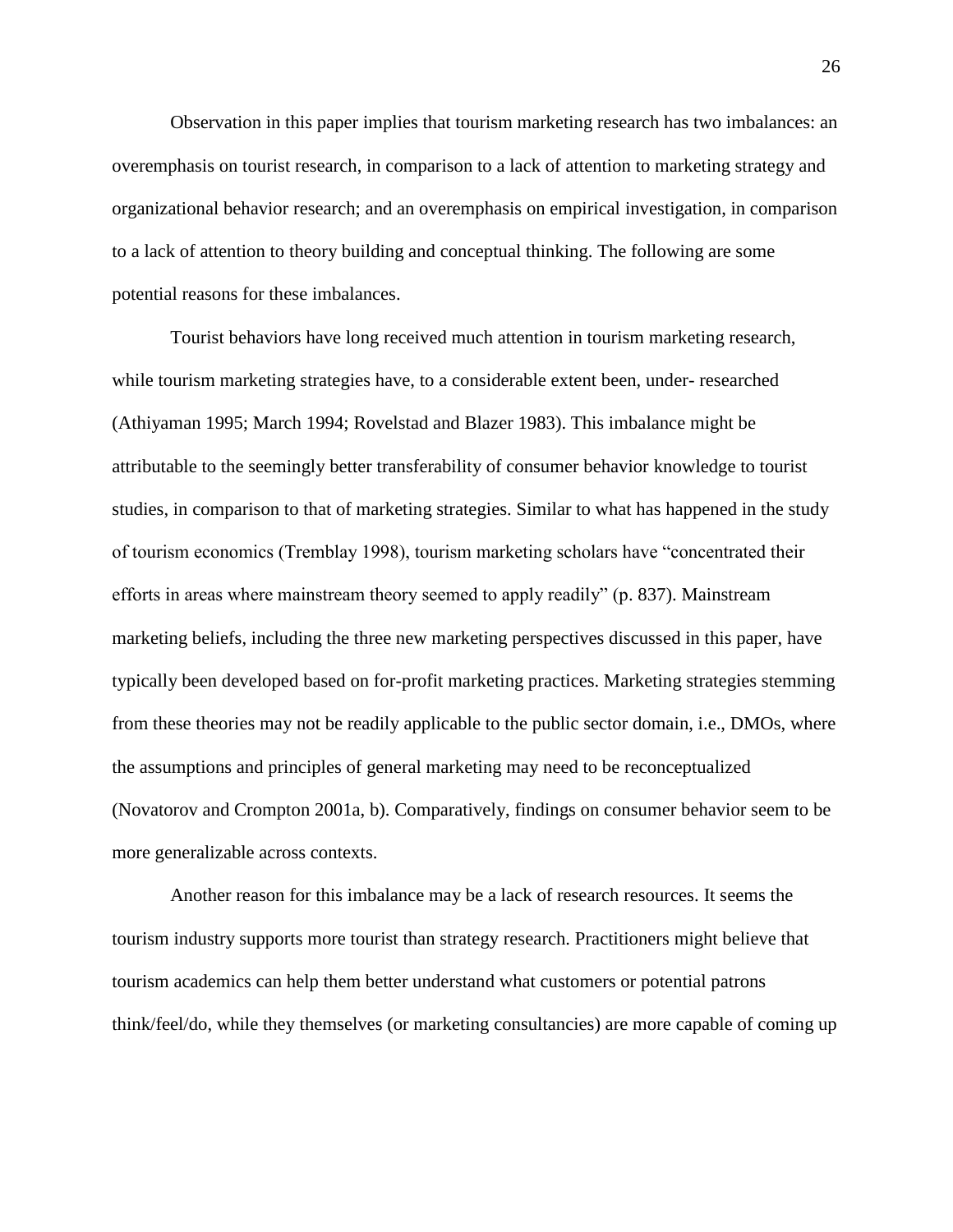with marketing strategies using their industrial experiences. It is possibly because of these reasons that tourism marketing research has only scantly examined marketing strategy.

To us, tourism marketing is a hybrid of tourism and marketing studies. In its earlier growth, tourism marketing researchers actively absorbed knowledge from both fields. However, the past decade witnessed an increasing tendency of "internal growth" (Xiao 2004), as much of the current tourism research is replications of previous findings. In a broader sense, the field of tourism study has been criticized for "lacking in substantial theory of its own" and failing "to capitalize on progress made in other disciplines" (Farrell and Twining-Ward 2004, p. 276). Some researchers argued that much effort in our field has been wasted by continually "rediscovering ourselves" (Fesenmaier 2004). One example is the small number of conceptual papers, in comparison to a striking number of case studies and statistical analyses. Nevertheless, it is the authors' belief that the sustainable and healthy growth of our field relies mainly on its ability and courage to take intellectual challenges, and that examination and potential adoption of the three alternative views of marketing presented, might assist our field in moving forward.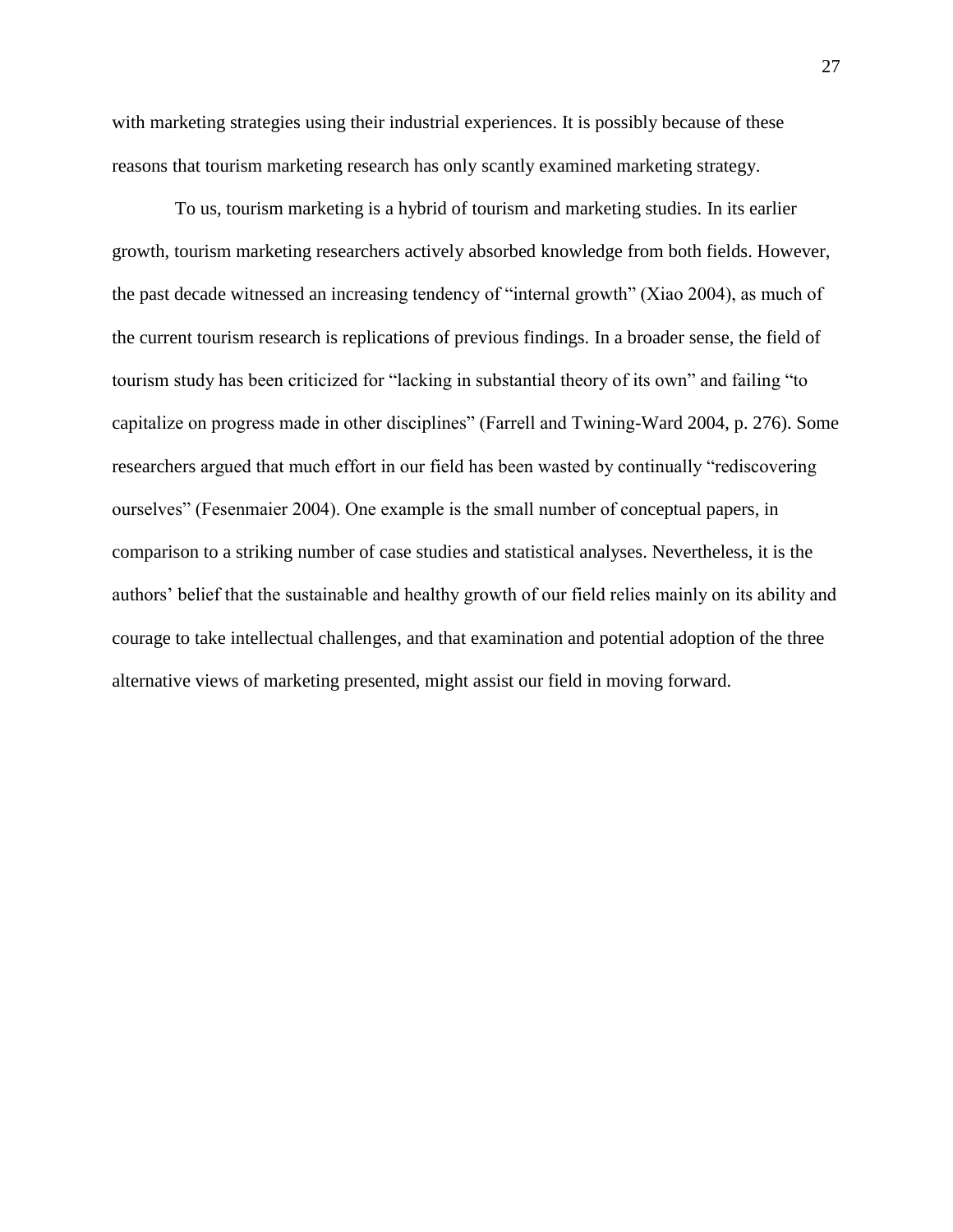# Endnote

<sup>1</sup>We realize that the term "tourism" could have different connotations to different audience. In this paper, we use the term in its broad sense. Thus, the readers are reminded that our discussion may include studies traditionally specified as "travel research," "hospitality research," and so on.

 $2 \text{ In this paper, we use the word "new" in a relative sense. That is, the "new" phenomenon or$ thoughts discussed in the paper is not necessarily "new" temporally (although most of them appear lately), but "new" as opposed to the traditional, dominant situation or views. We used the term "alternative" and "new" interchangeably.

<sup>3</sup> AMA released its latest definition of marketing in September, 2004, which states that ―Marketing is an organizational function and a set of processes for creating, communicating and delivering value to customers and for managing customer relationships in ways that benefit the organization and its stakeholders<sup>"</sup> [\(http://www.marketingpower.com/content21257.php\)](http://www.marketingpower.com/content21257.php).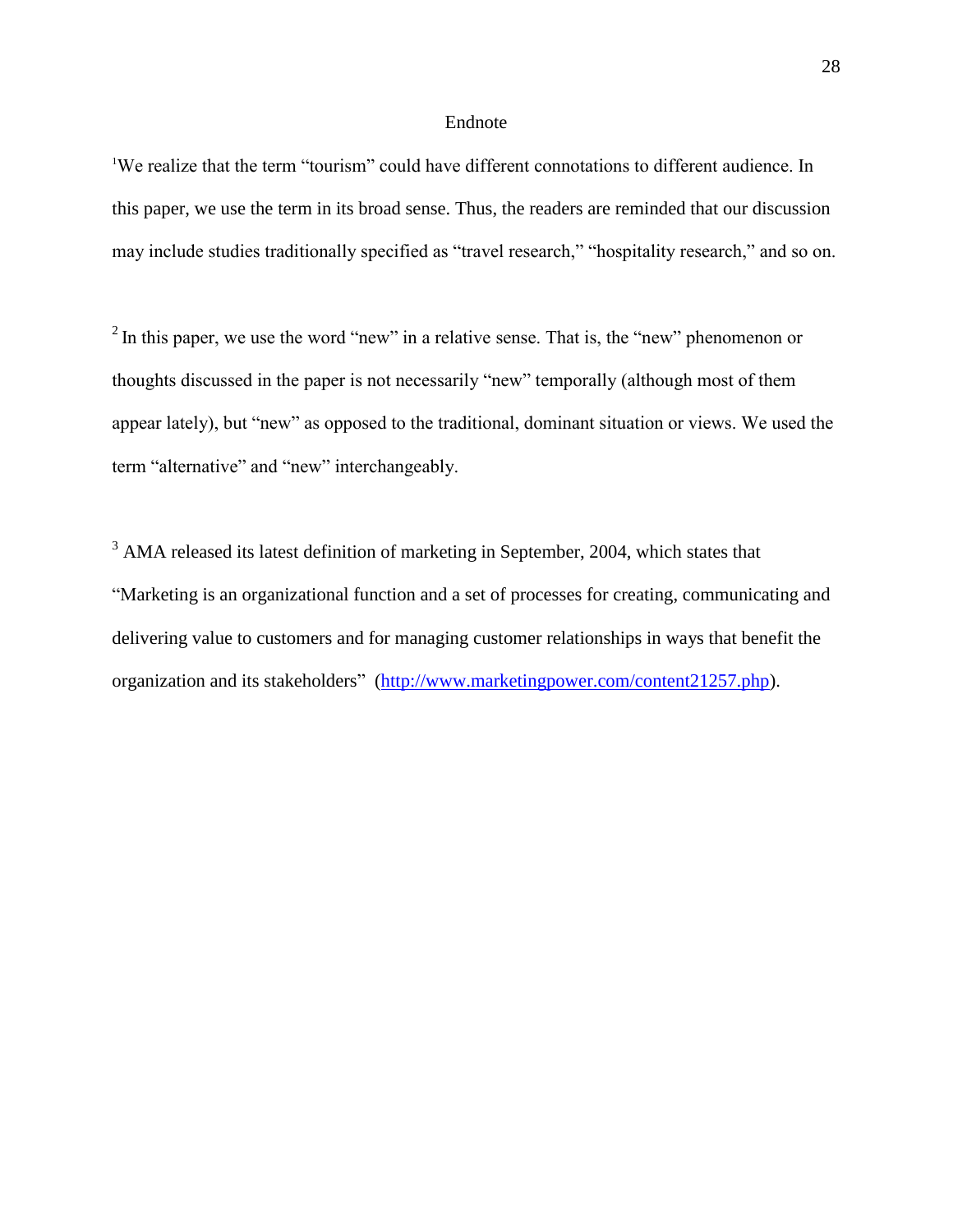# Acknowledgement

The authors gratefully acknowledge the editor and three anonymous reviewers for their insights and constructive comments, and would like to thank Drs. John Crompton, Ulrike Gretzel, Clare Gunn, and Rajan Varadarajan, and Mr. Chiakuen Cheng at Texas A&M University for their suggestions. The earlier version of this research was presented at the Travel and Tourism Research Association 36<sup>th</sup> annual conference in New Orleans, in June 2005.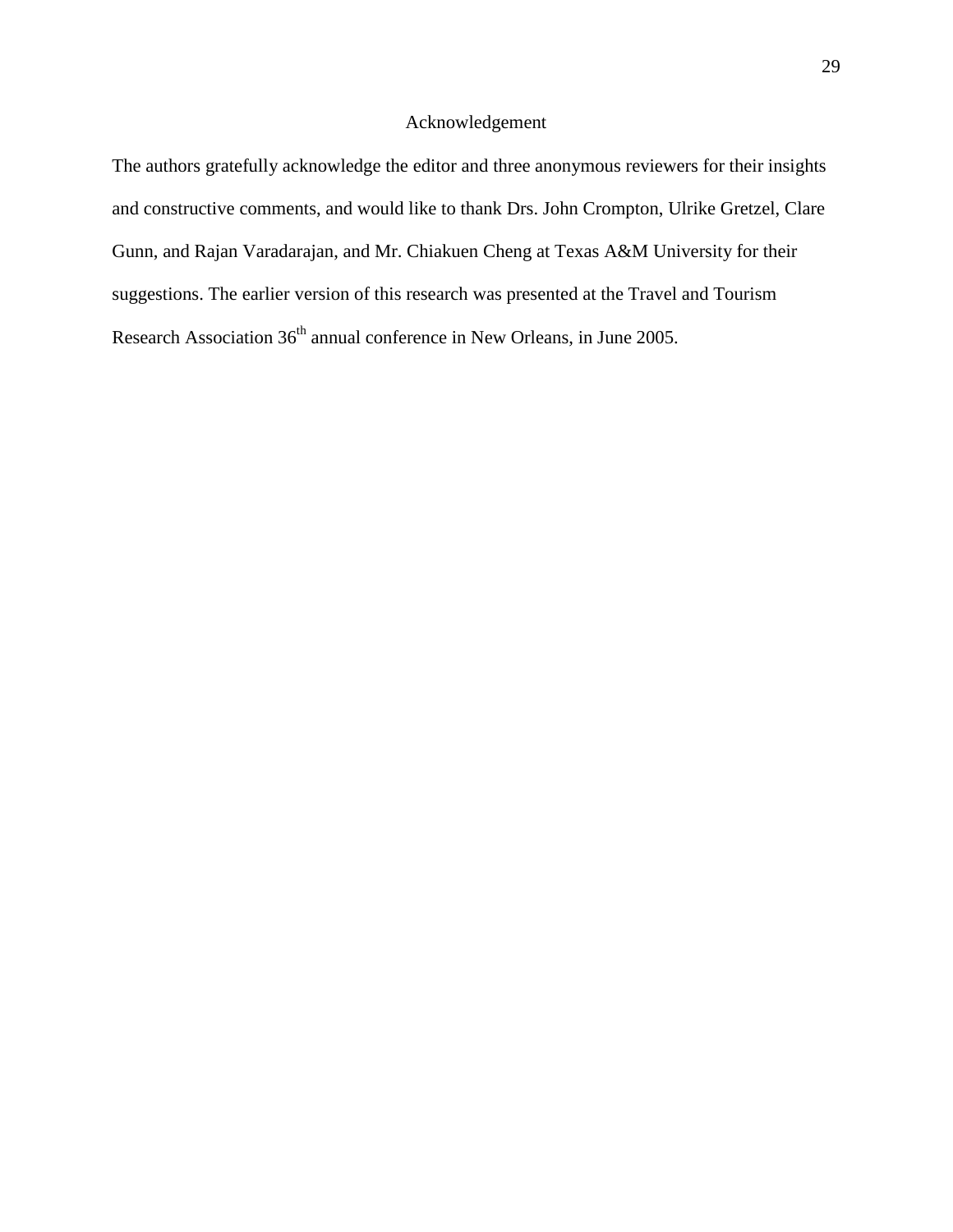## Reference

Achrol, R. S. (1991). "Evolution of the Marketing Organization: New Forms for Turbulent Environments." Journal of Marketing, 55 (October): 77-93.

Achrol, R. S. and P. Kotler. (1999). "Marketing in the Network Economy." Journal of Marketing, 63 (Special Issue): 146-63.

AMA Task Force. (1988). "Developing, Disseminating, and Utilizing Marketing Knowledge." Journal of Marketing, 52(4): 1-25.

Anderson, P. F. (1983). "Marketing, Scientific Progress, and Scientific Method." Journal of Marketing, 47(Fall): 18-31.

Arndt, J. (1985). "On Making Marketing Science More Scientific: Role of Orientations,

Paradigms, Metaphors, and Puzzle Solving." Journal of Marketing, 49(Summer): 11-23.

Athiyaman, A. (1995). "The Interface of Tourism and Strategy Research - An Analysis."

Tourism Management, 16(6): 447-453.

Beesley, L. (2005). "The Management of Emotion in Collaborative Tourism Research Settings." Tourism Management, 26(2): 261-275.

Bendapudi, N. and L. L. Berry. (1997). "Customers' Motivations for Maintaining Relationships With Service Providers." Journal of Retailing, 73 (1): 15-37.

Berry, L. L. (1983). "Relationship Marketing." In Emerging Perspectives on Service Marketing, edited by L. L. Berry, L. G. Shostack, and G. D. Upah, Chicago, IL: American Marketing Association. Pp. 25-28.

Berry, L. L. (1995). "Relationship Marketing of Services - Growing Interest and Emerging Perspectives." Journal of the Academy of Marketing Science, 23 (4): 236-245.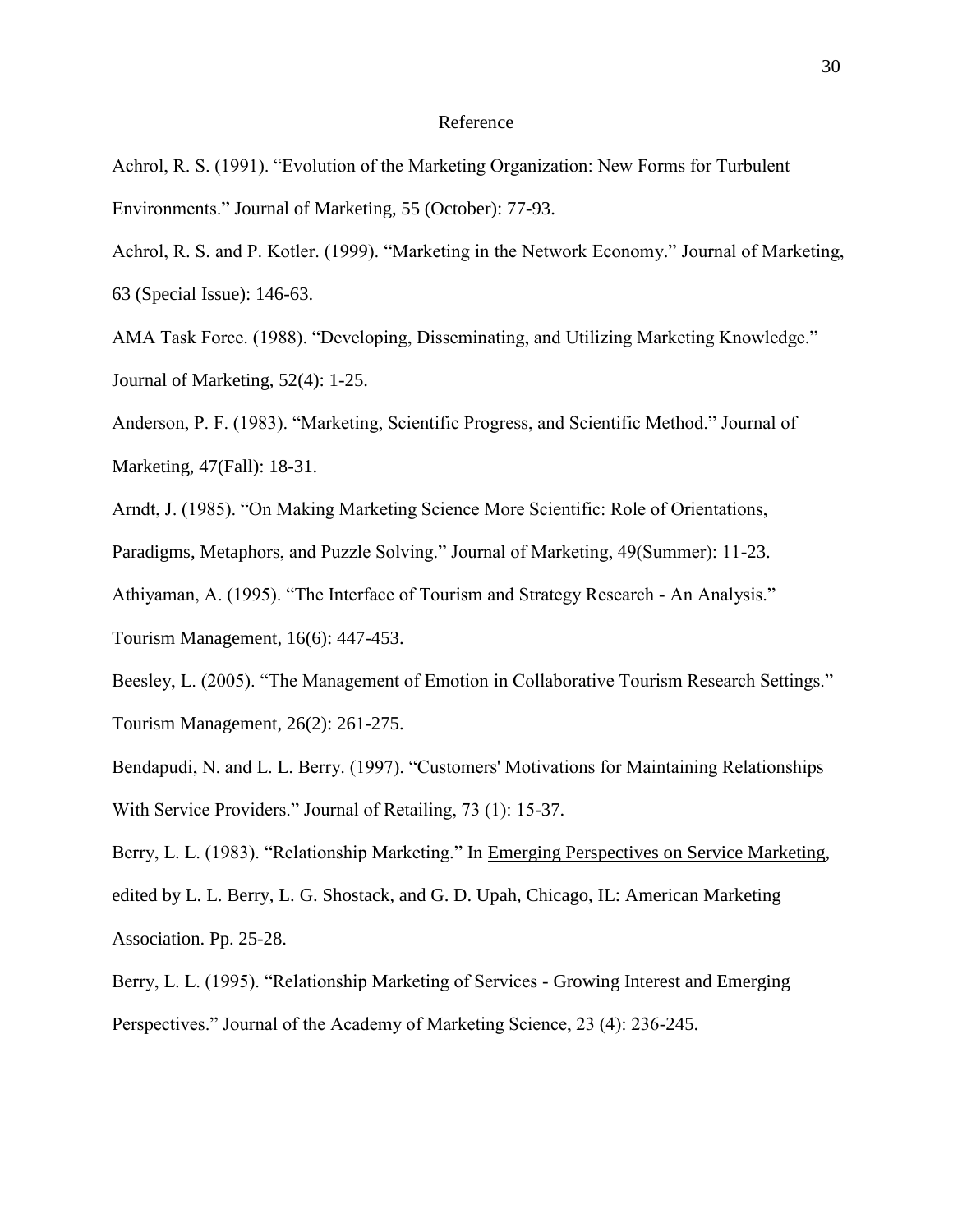Berry, L. L., and T. Clark. (1986). "Four Ways to Make Services More Tangible." Business. (October—December): 53-4.

Berthon, P.and J. M. Hulbert (2003). "Marketing in Metamorphosis: Breaking Boundaries." Business Horizons, May-June: 31-40.

Bitner, M. J. (1992). "Servicescapes: the Impact of Physical Surroundings on Customers and Employees." Journal of Marketing, 56 (April): 57-71.

Bolton, R. (1998). "A Dynamic Model of the Duration of the Customer's Relationship With a

Continuous Service Provider: the Role of Satisfaction." Marketing Science, 17(1): 45-66.

Booms, B. H. and M. J. Bitner. (1980). "New Management Tools for the Successful Tourism Manager." Annals of Tourism Research, 7(3): 337-352

Brown, S. Keynote Address on Arizona State University Center for Services Leadership Dinner

Meeeting (Oct. 27, 2004). Retrieved Sept. 8, 2006 from www.servsig.org/pdf/SteveBrown2.doc

Buhalis, D. (2000). "Marketing the Competitive Destination of the Future." Tourism

Management, 21(1): 97-116.

Buhalis, D. and M. C. Licata. (2002). "The Future Etourism Intermediaries." Tourism Management, 23: 207-22.

Chen, H. and C. Tseng. (2005). "The Performance of Marketing Alliances between the Tourism Industry and Credit Card Issuing Banks in Taiwan.‖ Tourism Management. 26(1): 15-24.

Crotts, J. C., A. Aziz, and A. Rasehid. (1998). "Antecedents of Supplier's Commitment to Wholesale Buyers in the International Travel Trade." Tourism Management, 19(2): 127-134.

Day, G. S. (1994). "The Capabilities of Market-Driven Organizations." Journal of Marketing, 59 (October): 37-52.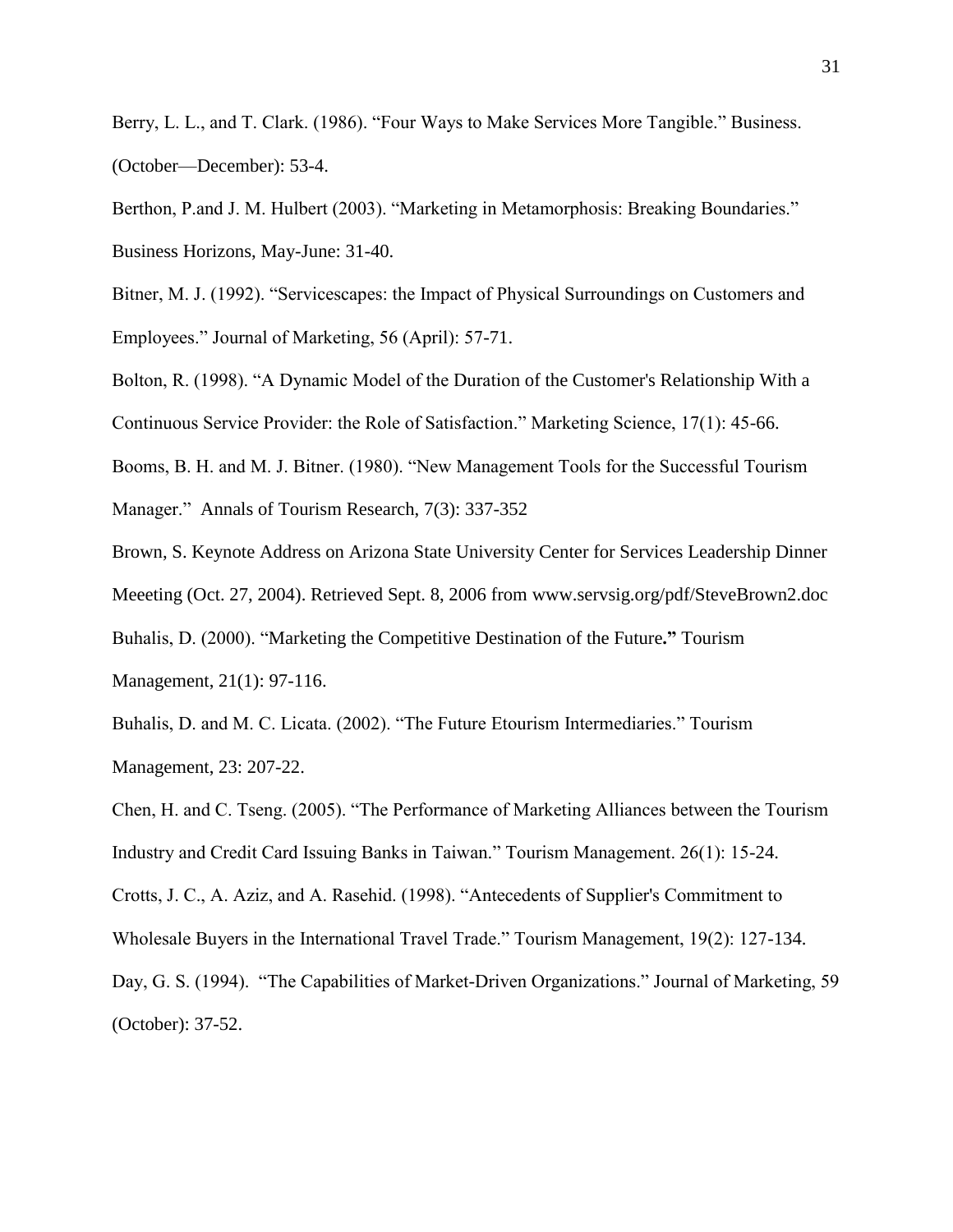Day, G. S. (2000). "Managing Market Relationships." Journal of the Academy of Marketing Science, 28 (Winter): 24-30.

Day, G. S. (2004). "Achieving Advantage with a New Dominant Logic. Invited Commentaries on 'Evolving to a New Dominant Logic for Marketing'." Journal of Marketing, 68(1): 18-19.

Day, G. S. and D. B. Montgomery (1999). "Charting New Directions for Marketing." Journal of Marketing, 63 (Special Issue): 3-13.

Deighton. J. and D. Narayandas. (2004). "Stories and Theories. Invited Commentaries on

‗Evolving to a New Dominant Logic for Marketing'.‖ Journal of Marketing, 68(1): 19-20.

Deshpande, R. (1983). " 'Paradigms Lost': on Theory and Method in Research in Marketing." Journal of Marketing, 47(Fall): 101-110.

Dwyer, F. R., P. H. Schurr, and S. Oh (1987). "Developing Buyer-Seller Relationships." Journal of Marketing, 51(April): 11-27.

Farrell, B. H. and L. Twining-Ward. (2004). "Reconceptualizing Tourism." Annals of Tourism Research, 31(2): 274-295.

Fesenmaier, D. (2004). Presentation on Tourism Benchmarking Forum. March, 2003. College Station, TX.

Frew, A. J. (2000). "Information and Communications Technology Research in the Travel and Tourism Domain: Perspective and Direction." Journal of Travel Research, 39 (November): 136-145.

Fyall, A., C. Callod and B. Edwards. (2003). "Relationship Marketing: the Challenge for Destinations." Annals of Tourism Research, 30(3): 644-659.

Galloway, G. and K. Lopez. (1999). "Sensation Seeking and Attitudes to Aspects of National Parks: A Preliminary Empirical Investigation." Tourism Management, 20(6): 665-671.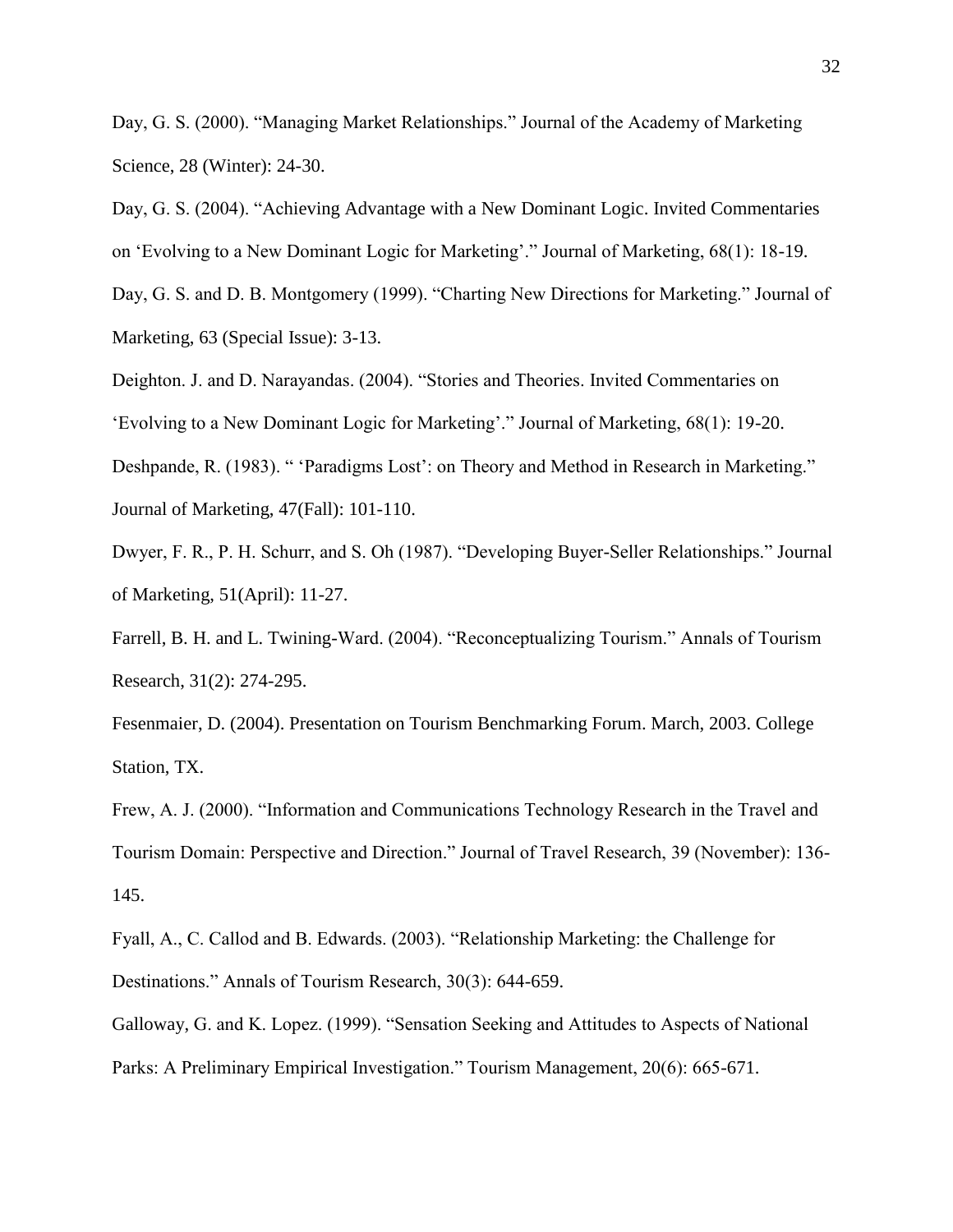Ganesan, Shankar (1994). "Determinants of Long-Term Orientation in Buyer-Seller Relationships." Journal of Marketing, 58 (April): 1-19.

Giaglis, G. M., S. Klein, and R. M. O'Keefe (2002). "The Role of Intermediaries in Electronic Marketplaces: Developing a Contingency Model." Information Systems Journal, 12: 231-46. Gilbert, D. C. (1996). "Relationship Marketing and Airline Loyalty Schemes." Tourism Management, 17(8): 575-582.

Gilbert, D. C., J. Perry-Powell, and S. Widijoso (1999). "Approaches by Hotels to the Use of the Internet as a Relationship Marketing Tool." Journal of Marketing Practices, 5(1): 21-38.

Goeldner, C. R. and B. J. R. Ritchie (2003). Tourism: Principles, Practices, Philosophies

# Hoboken, NJ: Wiley

Gretzel, U., Y. Yuan, and D. R. Fesenmaier. (2000). "Preparing for the New Economy: Advertising and Change in Destination Marketing Organizations." Journal of Travel Research, 39(2): 146-156.

Gronroos, C. (1994). "From Marketing Mix to Relationship Marketing: Towards A Paradigm Shift in Marketing." Asia-Australia Marketing Journal, 2(August): 9-29.

Gummersson, E. (2002). "Relationship Marketing and A New Economy: It's Time for

Deprogramming." Journal of Services Marketing, 16 (7): 585-89.

Gummesson, E. (2004). "Service Provision Calls for Partners instead of Parties. Invited Commentaries on "Evolving to a New Dominant Logic for Marketing"." Journal of Marketing, 68(1): 20-21.

Hunt, S. D. (2002). Foundations of Marketing Theory: Toward A General Theory of Marketing. Armonk, NY: Sharpe.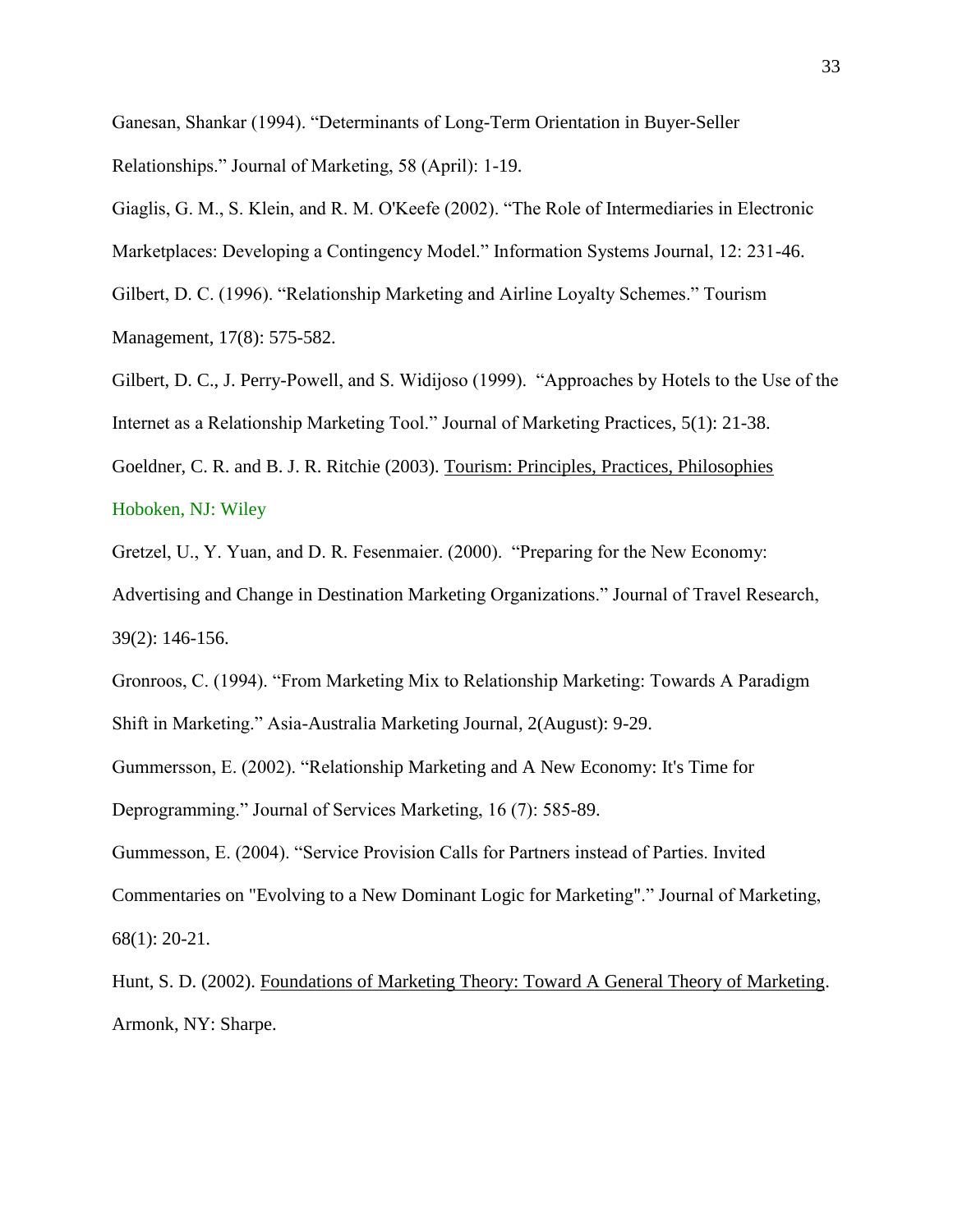Hunt, S. D. (2004). "On the Service-Centered Dominant Logic for Marketing. Invited Commentaries on "Evolving to a New Dominant Logic for Marketing"." Journal of Marketing, 68(1): 21-22.

Jafari, J. (1977). "Editor's Page." Annals of Tourism Research, 5(Sp. No.): 6-11.

Jafari, J., and D. Aaser. (1988). "Tourism as the Subject of Doctoral Dissertations." Annals of Tourism Research, 15: 407-429.

Kotler, P. (1972). "A Generic Concept of Marketing." Journal of Marketing, 36(April): 46-54

Kotler, P., Bowen, J & Makens, J. (2006). Marketing for Hospitality and Tourism ( $4<sup>th</sup>$ ed). Upper Saddle River, NJ: Prentice Hall.

Kuhn, T. (1962). The Structure of Scientific Revolutions. Chicago: University of Chicago Press. Lee, T. and Crompton, J. (1992). "Measuring Novelty Seeking in Tourism." Annals of Tourism Research, 19: 732-751.

Lehmann, D. R. and K. E. Jocz. (Ed.)(1997). Reflections on the Futures of Marketing:

Practice and Education. Cambridge, MA: Marketing Science Institute.

Lovelock, C., and E. Gummesson. (2004). "Whither Services Marketing? In Search of a New Paradigm and Fresh Perspectives." Journal of Service Research, 7(1): 20-41.

Lohr, S. "Academia Dissects the Service Sector, but Is It a Science?" The New York Times (April 18, 2006): C1(L).

Lusch, R. F., & S. L. Vargo (2006). "Service-dominant logic: reactions, reflections and refinements." Marketing Theory, 6(3): 281-288.

March, R. (1994). "Tourism Marketing Myopia." Tourism Management, 15(6): 411-415. Medina-Munoz, D. and J. M. Garcia-Falcon. (2000). "Successful Relationships between Hotels and Agencies." Annals of Tourism Research, 27(3): 737-762.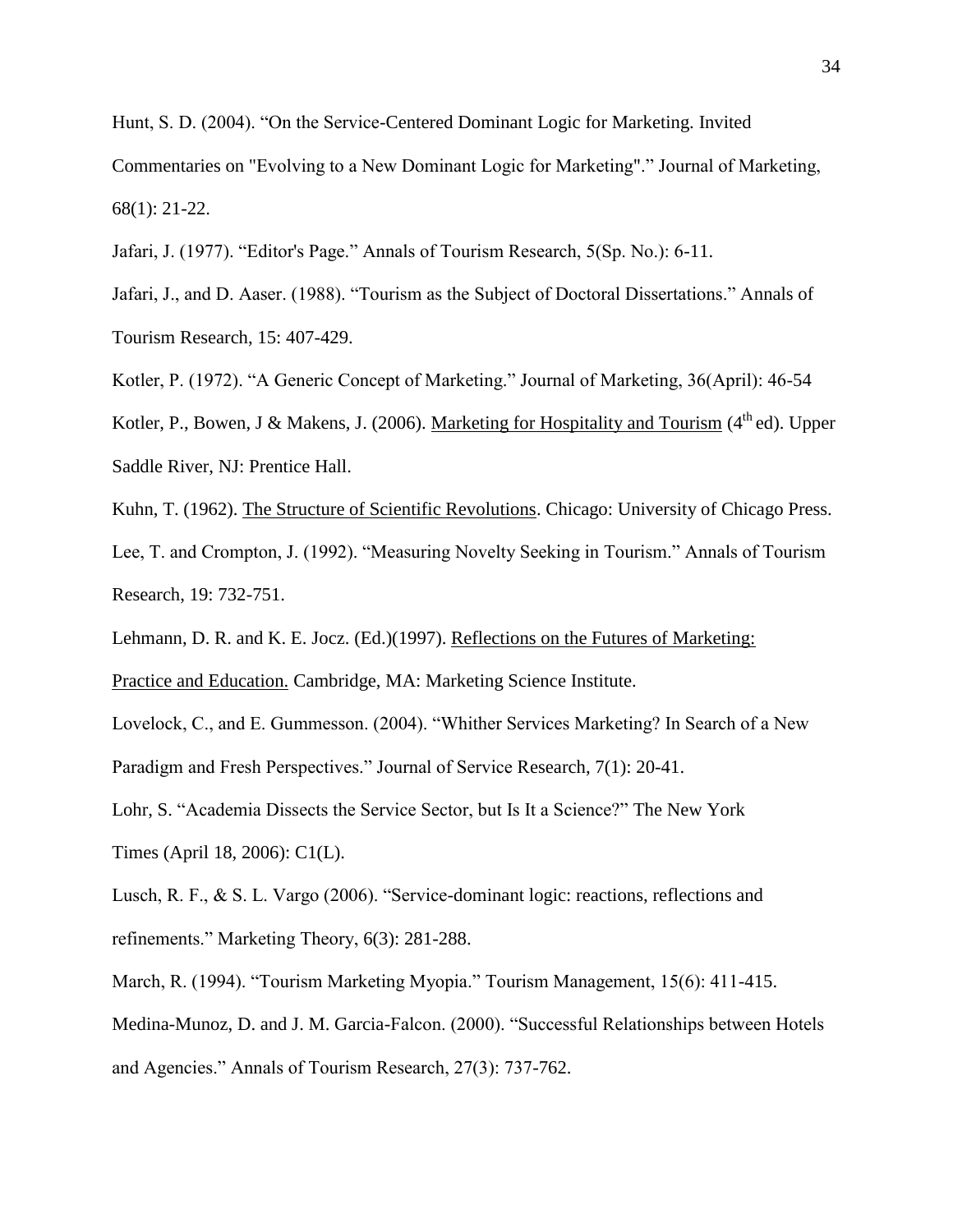Meyer-Arendt, K. J., and C. Justice. (2002). "Tourism as the Subject of North American Doctoral Dissertations, 1987-2000." Annals of Tourism Research, 29 (4): 1171-1174.

Morais, D. B., M. J. Dorsch, and S. Backman. (2004). "Can Tourism Providers Buy Their Customers' Loyalty? Examining the Influence of Customer-Provider Investments on Loyalty." Journal of Travel Research, 42: 235-243.

Morgan, R. M. and S. D. Hunt. (1994), "The Commitment-Trust Theory of Relationship Marketing." Journal of Marketing, 58 (July): 20-38,

Morrison, A. (2002). Hospitality and Travel Marketing  $(3<sup>rd</sup> Ed)$ . Delmar Publishers, Inc.

Novatorov, E. V. and J. L. Crompton. (2001a). "A Revised Conceptualization of Marketing in

the Context of Public Leisure Services." Journal of Leisure Research, 33(2): 160-185.

Novatorov, E. V. and J. L. Crompton. (2001b). "Reformulating the Conceptualization of

Marketing in the Context of Public Leisure Services." Leisure Studies, 20: 61-75.

O'Leary, J. T., X. Y. Lehto, C. K. Cheng, and Y. – J. Oh. (2004). "A Synthesis of Tourism

Research Topics." Paper Presented at the 10th Anniversary Meeting of International Symposia on Society and Resource Management, Keystone Resort, CO.

Oilver, R. W., R. T. Rust, and S. Varki. (1998). "Real-Time Marketing." Marketing Management, (Fall/Winter): 29-37.

Palmer, A. J. (1996). "Relationship Marketing: A Universal Paradigm or Management Fad?" The Learning Organization, 3(3): 18-25.

Palmer, A. J. and R. Mayer. (1996). "Relationship Marketing: A New Paradigm for the Travel and Tourism Sector?" Journal of Vacation Marketing, 2(4): 326-333.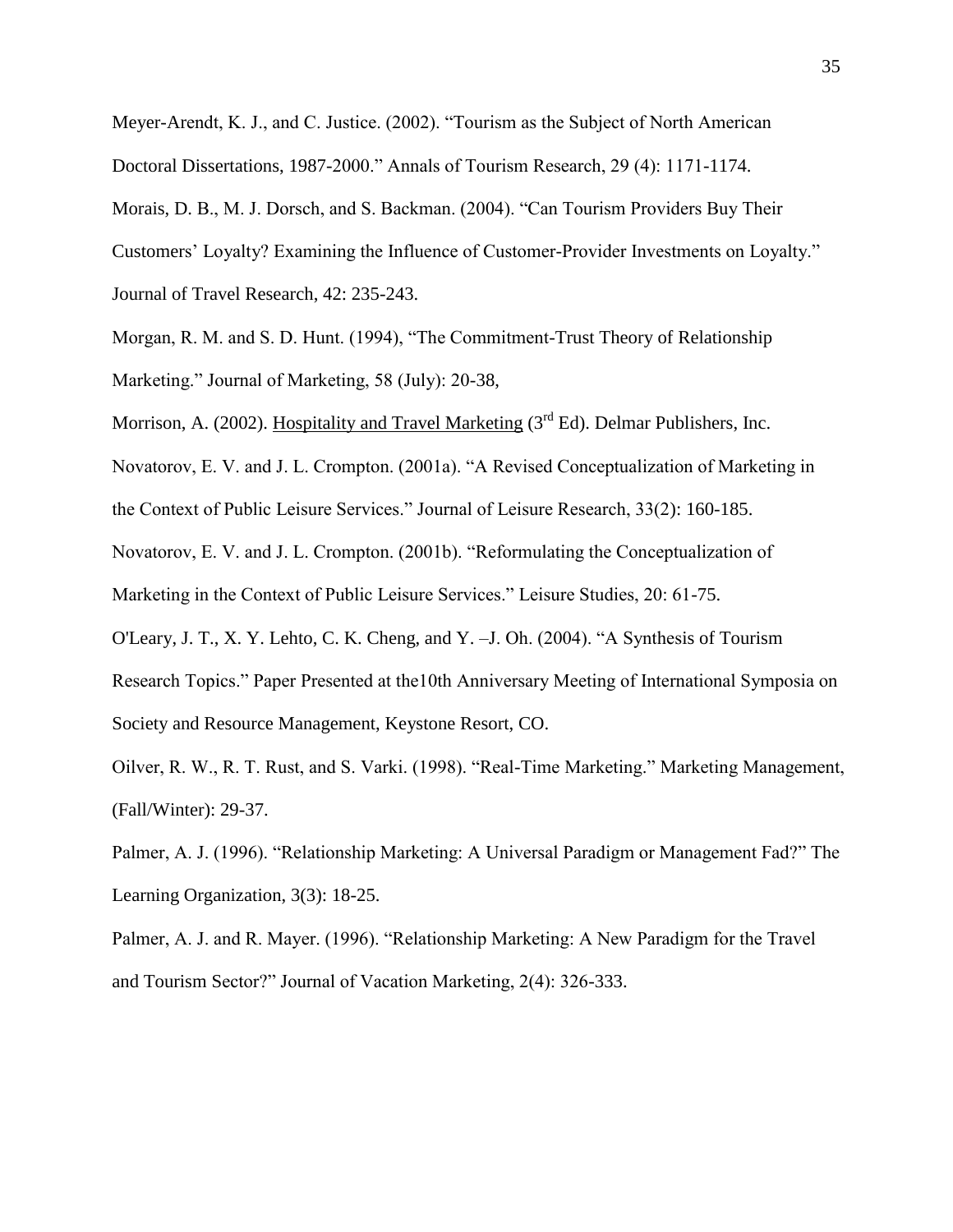Pavlovich, K. (2003). "The Evolution and Transformation of a Tourism Destination Network:

The Waitomo Caves, New Zealand." Tourism Management, 24(2): 203-216.

Pethokoukis, J. (2006). "Multinational 2.0." U.S. News & World Report, 141(4): 42-47.

Prahalad, C. K. (2004). "The Cocreation of Value. Invited Commentaries on "Evolving to a New

Dominant Logic for Marketing"." Journal of Marketing, 68(1): 23.

Rahim, M. A. (1992). Managing Conflicts in Organizations (2<sup>nd</sup> Ed). Westpoint, CT: Praeger.

Recicheld, F. (1996). The Loyalty Effect. Cambridge, MA: Harvard Business School Press.

Reinartz, W. J. and V. Kumar (2000). "On the Profitability of Long-Life Customers in a

Noncontractual Setting: An Empirical Investigation and Implications for Marketing." Journal of Marketing, 64 (October): 17-35.

Ritchie, J.R. B. (1996). "Beacons of Light in An Expanding Universe: An Assessment of the State-of-the-Art in Tourism Marketing/Marketing Research." Journal of Travel & Tourism Marketing, 5(4): 49-84.

Rovelstad, J. M. and S. R. Blazer. (1983). "Research and Strategic Marketing in Tourism: A Status Report." Journal of Travel Research, 22(2): 2-7.

Saxena, G. (2005). "Relationships, Networks and the Learning Regions: Case Evidence From the Peak District National Park." Tourism Management, 26(2): 277-289.

Seaton, A.V., and M. M. Bennett. (1996). Marketing Tourism Products: Concepts, Issues, Cases. London: International Thomson Business Press.

Sheth, J. N. and A. Parvatiyar. (1995). "The Evolution of Relationship Marketing." International Business Review, 4(4): 397-418.

Sheth, Jagdish N., R. S. Sisodia, and A. Sharma (2000). "The Antecedents and Consequences of Customer-Centric Marketing." Journal of the Academy Marketing Science, 28 (Winter): 55-66.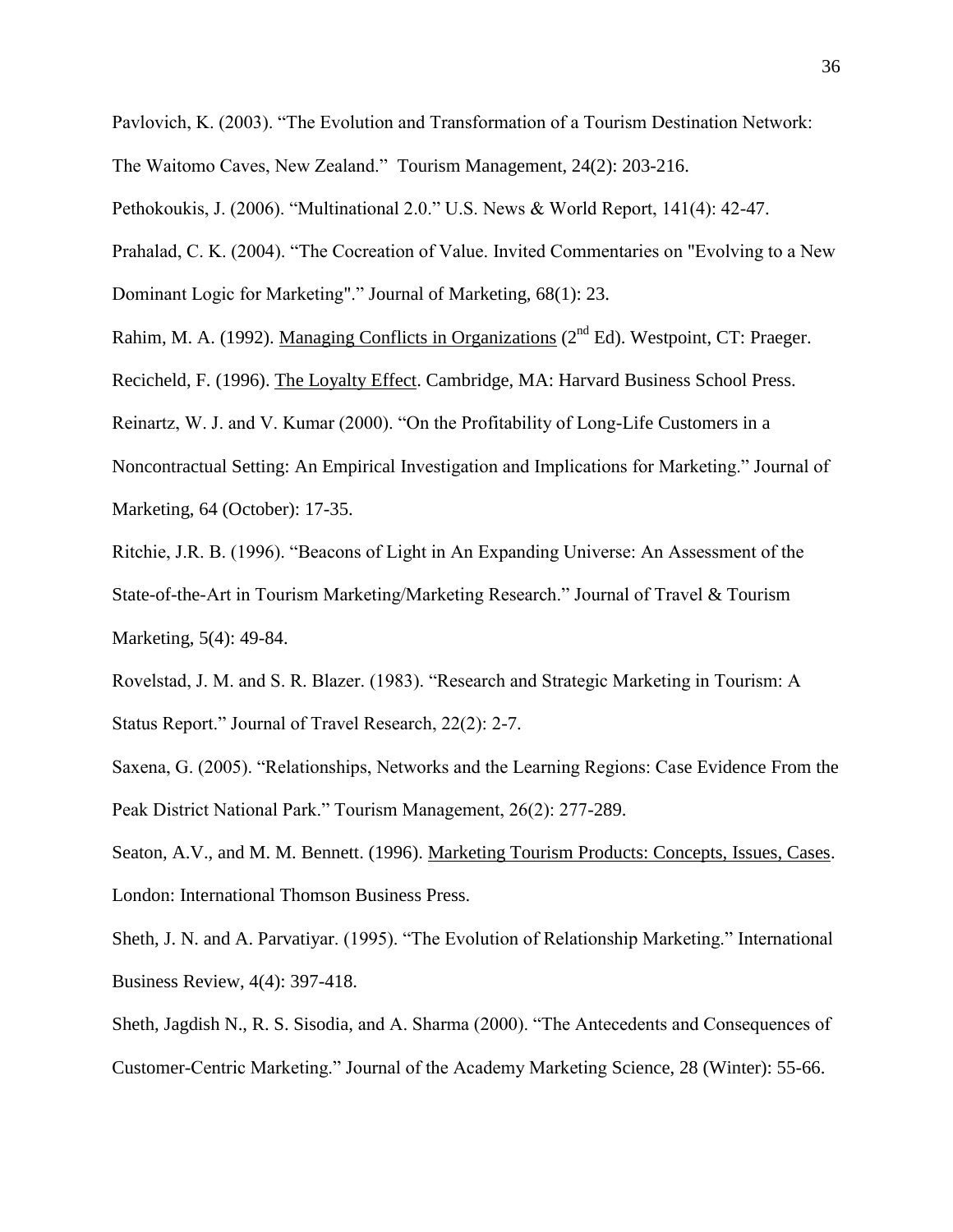Shostack, G. L. (1977). "Breaking Free from Product Marketing." Journal of Marketing, 41(April): 73-80.

Shugan, S. (2005). "Brand Loyalty Programs: Are They Shams." Marketing Science, 24(2): 185-193.

Slater, S. F. and J. C. Narver (1995). "Market Orientation and the Learning Organization." Journal of Marketing, 59 (July): 63-74.

Smeral, E. (1998). "The Impact of Globalization on Small and Medium Enterprises: New

Challenges for Tourism Policies in European Countries.‖ Tourism Management, 19(4): 371-380.

Smith, L. J. (1988). "Defining Tourism a Supply-Side View." Annals of Tourism Research, 15(2): 179-190.

Tremblay, P. (1998). "The Economic Organization of Tourism." Annals of Tourism Research, 25 (4): 837-859.

Varadarajan, P. R. and M. S. Yadav (2002). "Marketing Strategy and the Internet: An Organizing Framework." Journal of the Academy of Marketing Science, 30 (Fall): 296-312.

Vargo, S. L. and R. F. Lusch (2004a). "Evolving to a New Dominant Logic for Marketing." Journal of Marketing, 68 (January): 1-17.

Vargo, S. L. and R. F. Lusch (2004b). "The Four Service Marketing Myths: Remnants of a Goods-Based, Manufacturing Model." Journal of Service Research, 6(4): 324-335.

Webster, F. E. Jr. (1992). "The Changing Role of Marketing in the Corporation." Journal of Marketing, 56 (October): 1-17.

Williamson, O. E. (1975). Markets and Hierarchies: Analysis and Antitrust Implications. New York: the Free Press.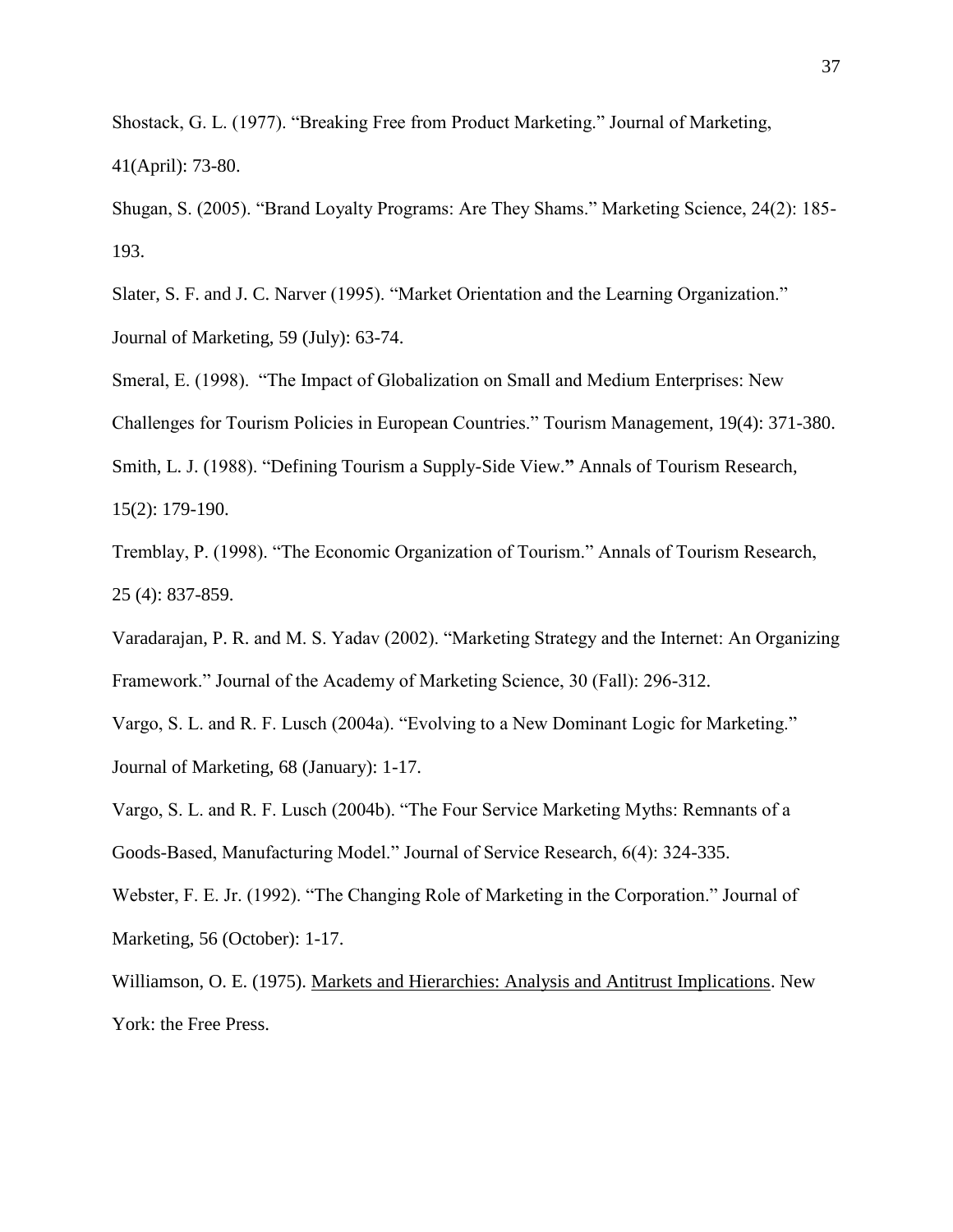Xiao, H. (2004). The Evolution of Tourism Knowledge: Content Analysis of Annals of Tourism Research. Unpublished MA Thesis. The University of Waterloo.

Yang, J. and C. Wan. (2004). "Advancing Organizational Effectiveness and Knowledge Management Implementation." Tourism Management, 25(5): 593-601.

You, X., J. O'Leary and D. Fesenmaier. (2000). "Knowledge Management through the Web: A New Marketing Paradigm for Tourism Organizations." In Tourism in the 21<sup>st</sup> Century: Lessons From Experience.,edited by B. Faulkner, G. Moscardo, and E. Laws. London: Continuum, Pp.181-197.

Zinkhan, G. M., and R. Hirschheim (1992). "Truth in Marketing Theory and Research:An Alternative Perspective." Journal of Marketing, 56(April): 80-88.